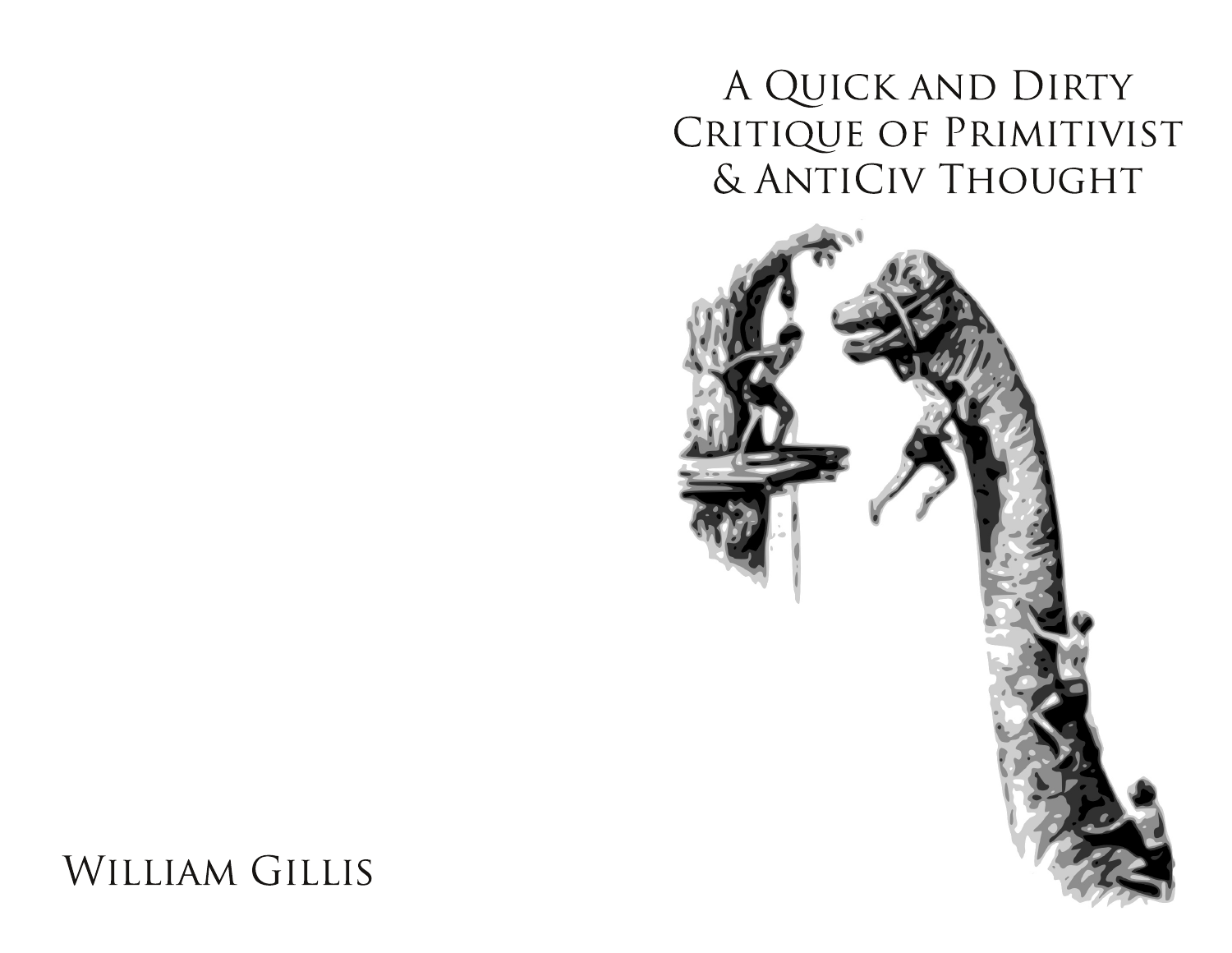THERE ARE NO COPYRIGHTS BUT THE RIGHT TO COPY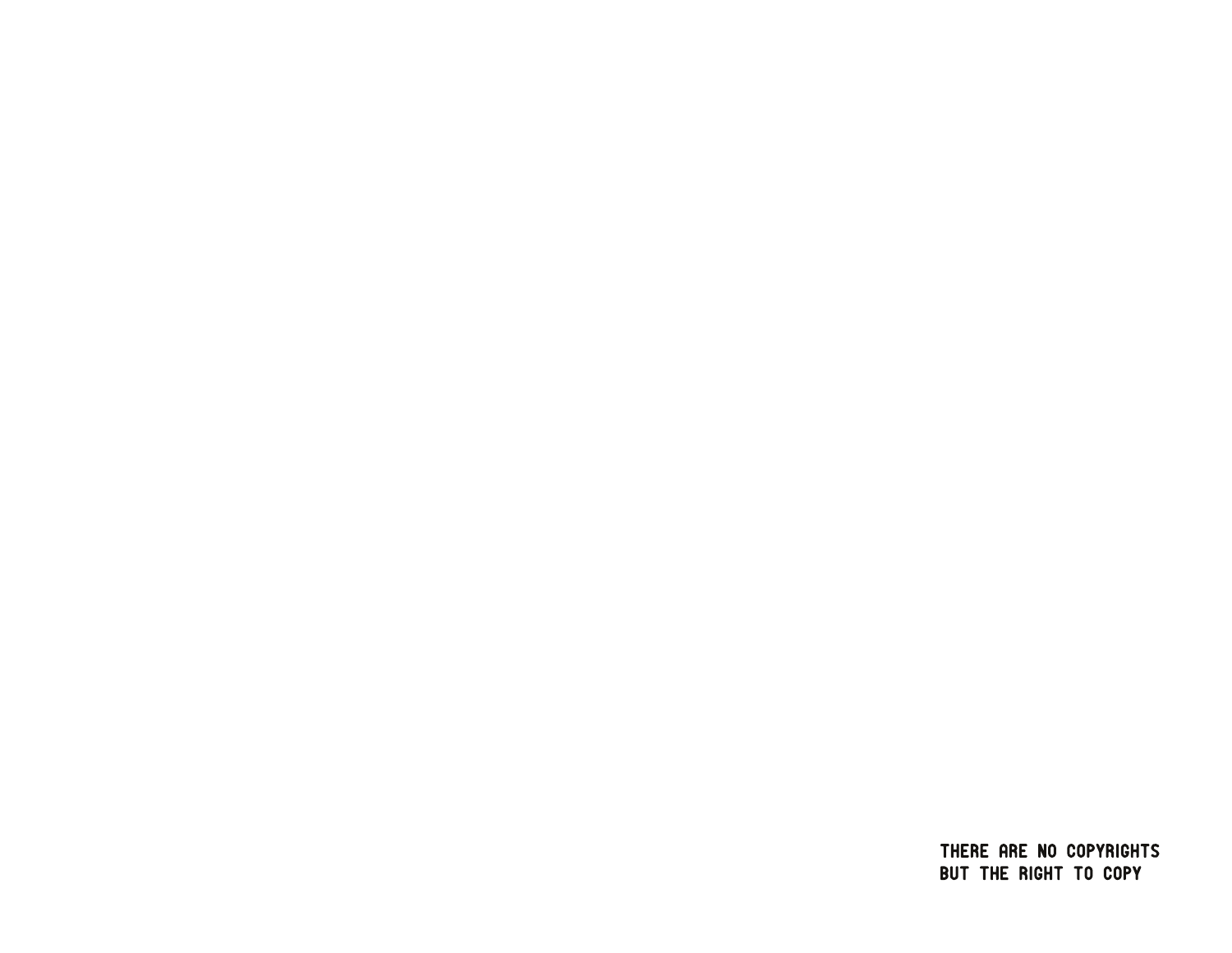of certain infrastructural forms does not make you "anti-civ" or a luddite, it makes you a conscious human being with basic critical thinking faculties. Primitivists do not hold a monopoly on examining tools and infrastructure. But such critical analysis should be extended to everything, including our bodies and our biosphere. Radicalism means rejecting simplistic claims about their "nature", just as it also means rejecting simplistic narratives about abstractions like "civilization".

The means we adopt can have corruptive influences, they can bend in certain directions, in laziness we can slip into valuing them as ends unto themselves and discarding our original ends. And certain means can be incoherent with the ends they allege to work towards. Anarchism is founded on the recognition that ends and means are deeply interconnected, albeit not magically one-to-one. Ferretting out these dynamics is valid and important work, and green anarchists have made numerous valid individual points on the ossified infrastructure we are imprisoned by. Covering the Earth's surface with concrete and asphalt is clearly fucked, as is cutting up the biosphere into tiny pieces, etc, etc. We should obviously be conscious and engaged with the means we choose. We should remove the social and infrastructural systems that deny us agency in our means. But as anarchists our critical engagement with means should reflect a desire to expand freedom, not constrain it, to make ultimately possible more means — infinite means even — not less.

Now one can still dismiss opportunities for a freer future as not worth the risk. And one can entirely reject the underlying desires, ideals and ethics that value to intellectual vigilance and positive freedoms. Such an opinion is a coherent one, at least as much as "liberalism", but it bares almost no relation to anarchy.

Forget bread, forget cake, forget even the bakery, the only anarchist demand is everything.

When I was six-years-old my anarchist dad smuggled me a copy of Jurassic Park against my mom's prohibitions. "When you can read it, you can read it," he said, and within a year I had not only learned every last word, I'd read my fraying copy cover to cover dozens of times in the boring waits at homeless shelters, soup kitchens and welfare offices. Surrounded by a filthy concrete dystopia I read again and again with wide eyes as the Cassandra character inveighed against rigid systems of control as prone to diminishing returns and inevitable catastrophe, spoke about how hunter gatherers worked far less and played far more. I was hooked. Between survivalist day camps and Zerzan tracts at the used bookstore primitivism gave me wonderful ammunition against the myriad tyrannies that littered my existence, from elementary school to the hustles of poverty. These too shall fall, I contented myself. I played in the tiny forest behind the projects we came to live in and loathed the corruption that crept in. I pulled up concrete and broke car windows with my friends.

#### But mostly I continued to read.

And gradually, slowly, I started to recognize other dynamics at play, other possibilities, and more solid or rooted critiques of power. The claims of John and company started to sour. I realized they were less and less substantiated, clear-cut or sweeping. And, as the points I still agreed with were made in ever more disingenuous or opportunistic rhetoric, I felt betrayed. I began consciously parting ways with primitivism while fighting in the streets of Seattle in '99. I'd grown too audacious to settle for the limited values, blueprints & strategies of primitivism, and it was clear there was no going back.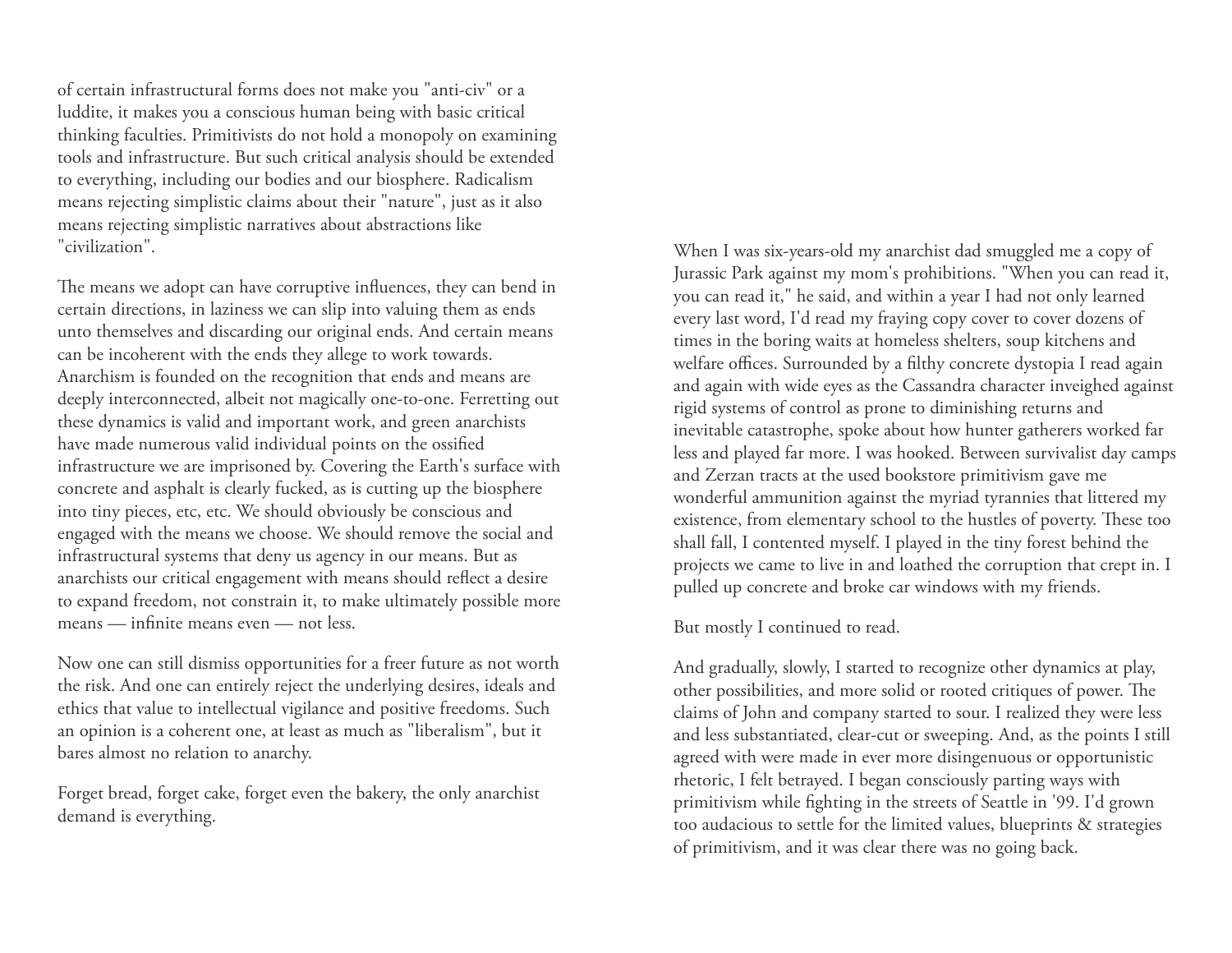The same insatiable love for the natural universe that prompted me to fall in love with the forests of Cascadia ended up taking me to theoretical physics. And when I look back at primitivism what I see now seems ever more cold and unrecognizable. Bros chortling about and encouraging the death of billions. Open anti-intellectualism and unbelievably shoddy arguments. Awkward ethical frameworks as well as misunderstandings of anthropological and archaeological records. There are exceptions to be sure — the occasional intellectually vigilant, analytic and sincere individual burnt out and hedging her bets. But Primitivism as a whole? I don't see the arrival of authoritarian psuedo-Maoist cults, John retreating to openly embrace "spiritualism", and murderous idiots who think lobbing the term "modernism" is a meaningful argument, are disconnected from the underlying rot.

I wrote on this subject a decade ago, but my approaches were directed at the theoretical formulations of primitivism I found most substantive at the time. For whatever reason — and perhaps for the worse — those currents have since mostly died out. Today the landscape is even more ideologically fractured and many have retreated to a nebulous "anti-civ" position that inherits most of the primitivist framework while remaining loose enough to duck most criticism. But while those identify as anti-civ may individually break with *some* aspects of primitivism, without *any* of the frameworks or narratives of primitivism, there wouldn't be an anti-civ position to speak.

Core to the term "anti-civ" itself is a sweeping impression of "civilization" that is intensely problematic and lends itself to overly simplistic narratives. Primitivism is rife with this kind of irreductionist handwaving that dreams up big monsters from loose associations and gives them agency as magical forces acting on the macroscale, shaping every particular. Following an approach that Ellul openly termed "monism", primitivism refuses to pick these spooks apart, to recognize any conflict between or latitude in the

where it's still easy for certain positions to quickly accumulate reinforcing cruft until they pass an argument-complexity event horizon that makes them basically unchallengeable. Where perspectives can win not through good arguments but tangled ones; often shifting around between endless fallbacks or implicitly complex but explicitly simple appeals to "common sense" notions.

Arguing with primitivists is a process almost identical to arguing with statists. Tear down one claim and they fall back on a hundred others. Tear down those and they start again invoking the stuff you've already demolished. Try to lay out everything at length and they appeal to how much more has been written by statists, given their superior numbers. Your argument is now too long to read, or too technical and inaccessible. You haven't directly addressed this specific argument made by this specific person in this specific book. Do that and they declare that person irrelevant. Try to hit general trends in their discourse and they decry that as unfair and disconnected. These protective strategies used by dominant ideologies reflect really basic Manufacturing Consent style techniques where all burden is placed upon alternative or dissident perspectives and they are both expected to persuade with very little space to build complicated responses and to tackle every argument immediately. And whatever you do, no matter how much ground you force them to concede, the conversation always ends with a scoff. *Your position is unpopular because my position is common sense among my friends.* Or, even sillier, arguments about tone, wherein the dissident is dismissed for not being sufficiently polite and deferential while banging on the locked doors of their dogma.

And then they claim shit like "the existing needs no further defenders" which is just the most absurd heights of sweeping simplification. And of course takes as its starting point the absurd notion that our existing society is anything but hostile to technological development and diversity.

A critical eye towards how technologies are used or the normalization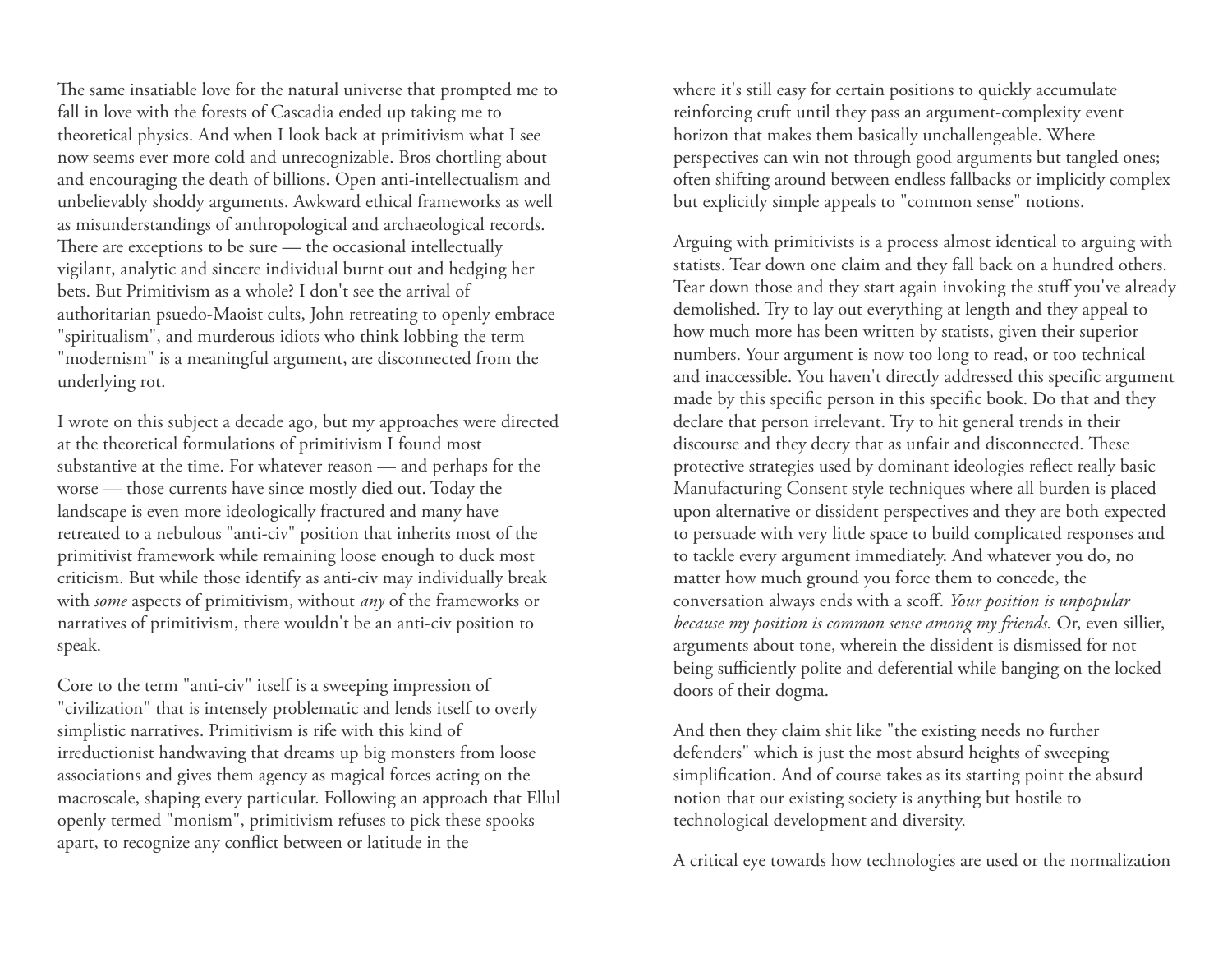### Conclusion

What I've sketched out here is decidedly not comprehensive — and intentionally so. Primitivism benefits from a vast array of different arguments that end up multiply overlapping each other in an everchanging patchwork. As with the famous article **"**200 Proofs Earth is Not a Spinning Ball" what's important to realize is that the individual arguments don't actually have much importance. One could spend years responding to everything Zerzan has written, systemically breaking down his arguments and getting into citation wars, but those who have come to identify as primitivists then happily shift their focus to other writers with alternative arguments. Once one becomes invested in the trappings of the ideology, the community, the culture, the mythos, the fantasies... there's little avenue left for changing one's mind. "Anti-civ" and "post-civ" were supposed to provide more freedom from the ideological prison of primitivism, but the end result has been a larger more amorphous ideological prison, still chained to a center of mass defined by the same old primitivist mistakes.

My intention here has instead been to provide an overview of and gateway to critiques that those in the anti-civ milieu are typically unaware of. (Everyone at this point is well aware of primitivism's vulnerability on trans issues and ableism.) What's been so frustrating to a lot of anarchist hackers, scientists, and former primitivists is that the points I've covered are blindingly obvious to us. But primitivist milieu in its relative memetic isolation has grown a thick shell of uncritically embraced arguments and claims that extend in many many fields and make debate a herculean task.

It must be admitted that this kind of ideological catastrophe is a side effect to the positive feedback loops in complexity unleashed by modern communications technologies. We exist in an early stage

configuration of their constituent dynamics. Everything is seen as inextricably woven into a whole that acts according to a simple narrative. Such a conspiratorial mode of thought is basically just a doubling down on Marxism, replacing "capitalism" with even broader and more abstract monsters of "technology" and "civilization". These tales are often explicitly anti-radical in their disdain for getting at the root components.

This reactionary tendency prompts the leveling of normative appeals in terms of broad macroscopic impressions or intuition pumps rather than concretely rooted ethical arguments. Primitivism isn't an analysis so much as a *story*. And to function it thus requires a pruning away of complications, never searching beyond the frame or terms of the macroscopic narrative. It happily collects piles of supporting factoids, claims, and even concrete points. But since what matters most are the broad impressions, any specific critique one might level against a given claim is easily sidestepped by just switching to new claims. Tackling primitivism effectively first requires stepping up to the level of generality it operates in — critiquing classes, categories, or trends of arguments within primitivist discourse so as to leave no ground to retreat to, to box in any specific argument from all sides. Only then can we get down into the weeds about the possibilities and dynamics of endless particulars like coltan mining.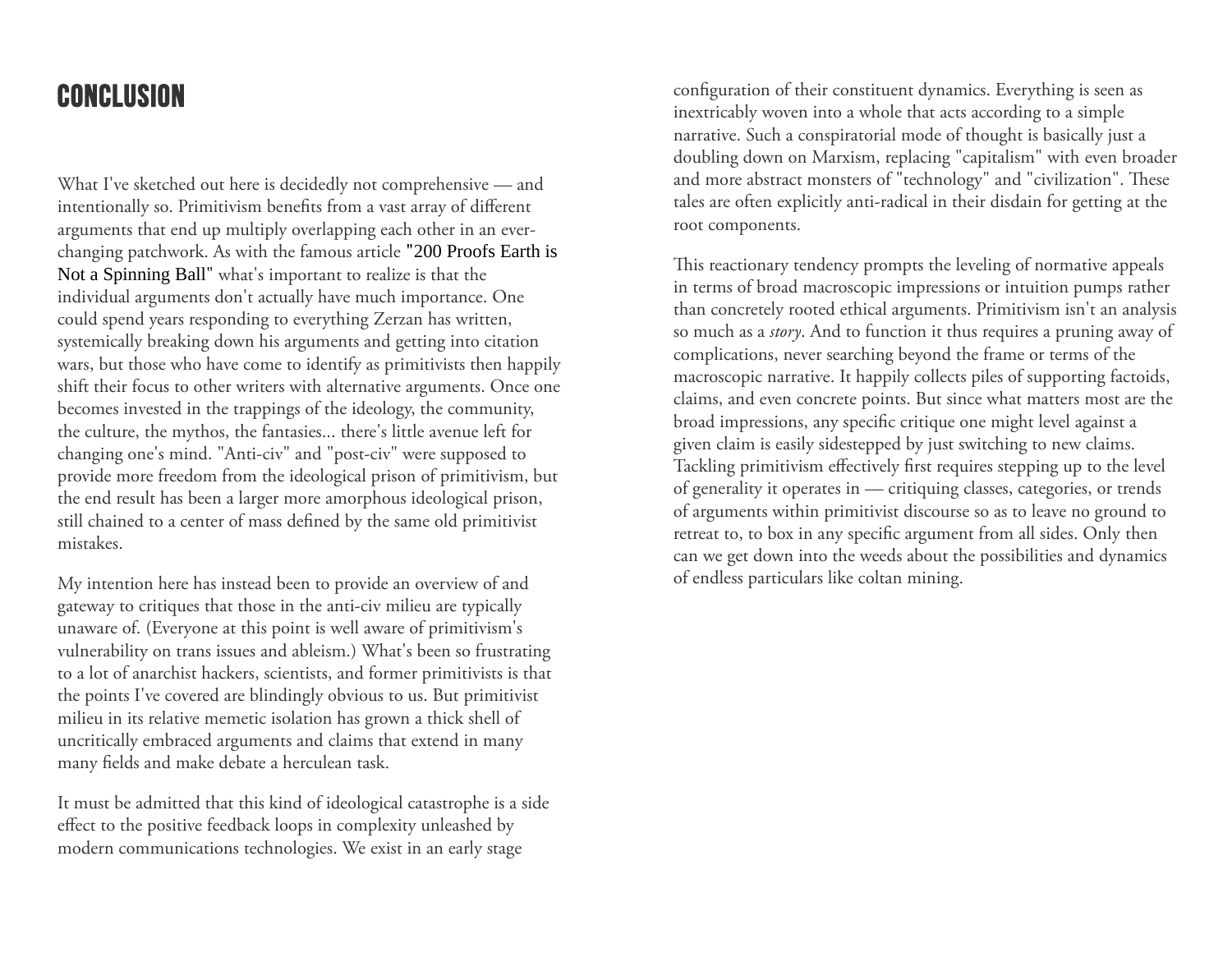*oppressed by nature!* What's happened to get someone to such a ludicrous position is a divorcing of oppression from anything concrete. Now oppression isn't controlling people or constraining their options in life, it's just anything that conjures bad feels. *Freedom? Well there's no such thing really. Just the freedom from thought, the freedom from choice, complexity, vigilance, etc.*

This kind of obsession with the delusion of certainty is the hallmark of depression. The desperate hunger for the pain of having no real options. Many commentators have noted the turn of our milieu towards treating depression, anxiety and other mental health issues as the essential experience of our radicalism. We bond over sharing in it; and end up fetishizing and reinforcing these ailments.

Only in such light primitivism can pretend to be coherent with anarchism.

But to hunger for the genocide and ecocide of a collapse is to mistake mental health issues for radicalism. Misanthropic edginess for critique. Emotional states for vigilant pursuit of root dynamics.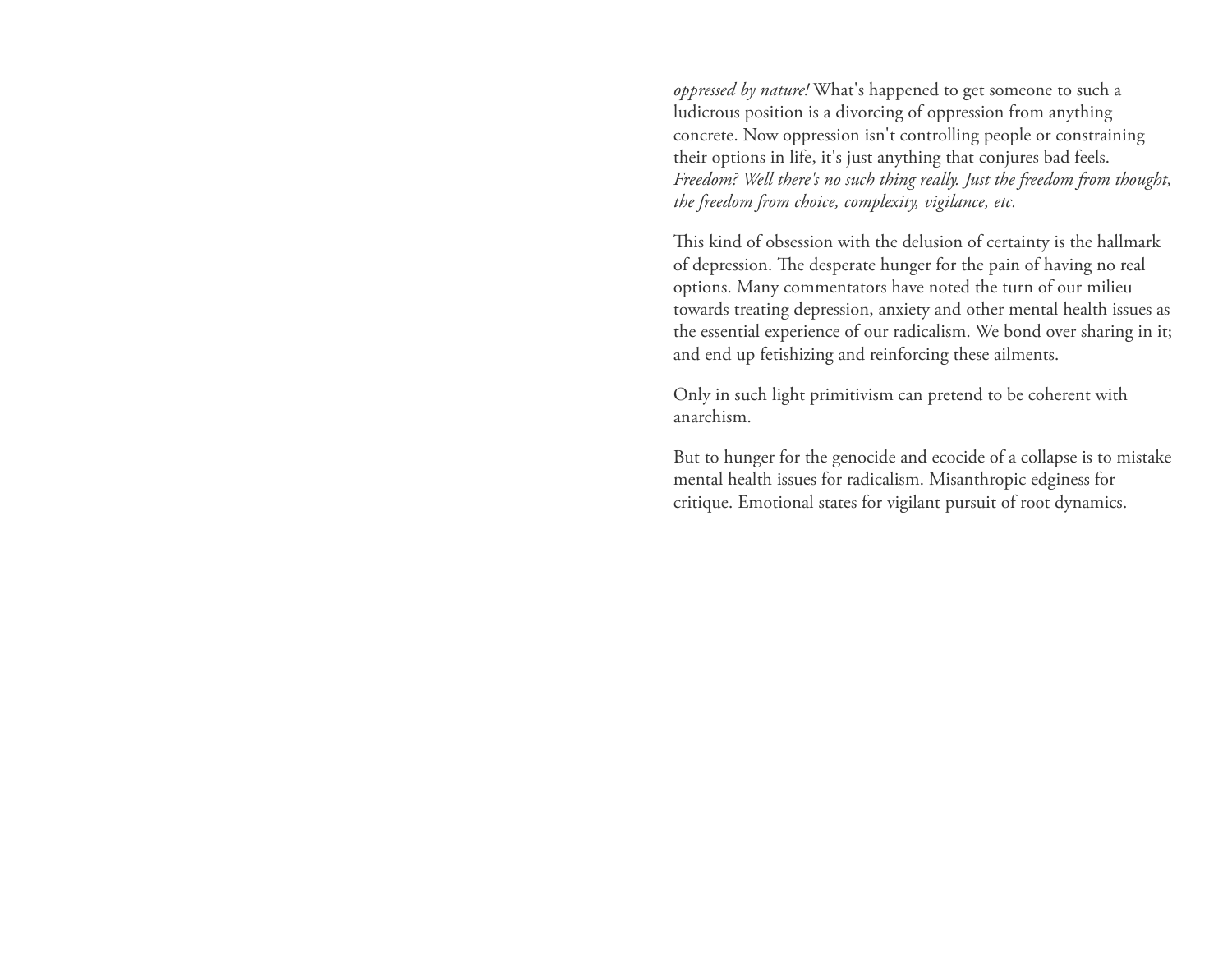consequences.

Many anti-civ folk are now starting to concede this, but the point is no fringe or marginal one. Massive amounts of toxins and elements are currently locked up in products or infrastructure, to throw up our hands and walk away is to let them leak out. It's not just shitty nuclear plants and biowarfare labs.

And if you expect there to be time and an increase in the popularity of revolutionary perspectives such that revolutionary scientists can help with some decommissioning you're not talking about an inevitable collapse that we'd have no power to avert, you're talking about a deliberative and intentional social change. So why not go further?

We have the capacity not just to avert global warming and ocean acidification but to reclaim the Sahara and restore the megafauna that hunter gatherers killed off. (Contrary to the myth that primitive peoples were somehow aware of ecological externalities beyond their immediate contexts, recent global statistical analyses have conclusively settled that hunter gatherers were responsible for the ecological destruction of the late Quaternary). With the broader insight and perspective provided by science and global communication we finally have an opportunity to repair the mistakes of past generations as we move asymptotically towards greater understanding of our world and thus greater agency within it.

That word, agency, is the core of this divide between anarchism and primitivism.

Primitivists would rather write agency our of the conversation. They want to pretend that we have No Alternative but collapse, no real choices or options to be expanded or diligently explored. Their opposition to technology and cosmopolitanism make perfect sense when the very notion of expanding our choices is taken to be incomprehensible. *Physical freedom? What nonsense, you can't be* 

### Technology

The mainstream definition of technology is basically "ways of doing stuff." And so it's inclusive of language, knowledge, equations, tactics, heuristics, tools, and even our bodies. Any conceivable means or avenue by which one might act or accomplish something.

Yet in common use "technology" has come to accumulate stronger associations with a subset of these means — ipods and bulldozers rather than ballet exercises or vocal chords. This "technology" is a weird bundle of things, more an aesthetic of physical objects than anything substantive. Is it gray? Does it have metal in it? Corners?

There are a lot of new means that have been developed since industrialization, but average people don't tend to refer to whiteboards or yoga as "technologies". Instead there is a very distinct narrative of progress that is widely sold to us by our rulers and it places shit like laptops and cars as the pinnacle of all technologies to the point where every other means of doing things is implicitly derided. Similarly although "machine" can mean virtually anything with noticeable sub-dynamics that uses energy to do things, we don't tend to refer to mallard ducks or squirt guns as "machines." There's an implicit teleology baked into the way we use these terms.

Primitivists frequently take this looser impression or narrative as their starting point rather than the broader if more concrete definition. And they've sought different definitions of technology alongside different analyses to try and better explain these associations. But I am not sure that there's ultimately any real coherence or substance to the popular bias in our use. There is a sense that we "know technology when we see it" and yet this really does seem to appeal to nothing more than an aesthetic strand with a rather random lineage. The popular impression is arbitrary in various ways that are becoming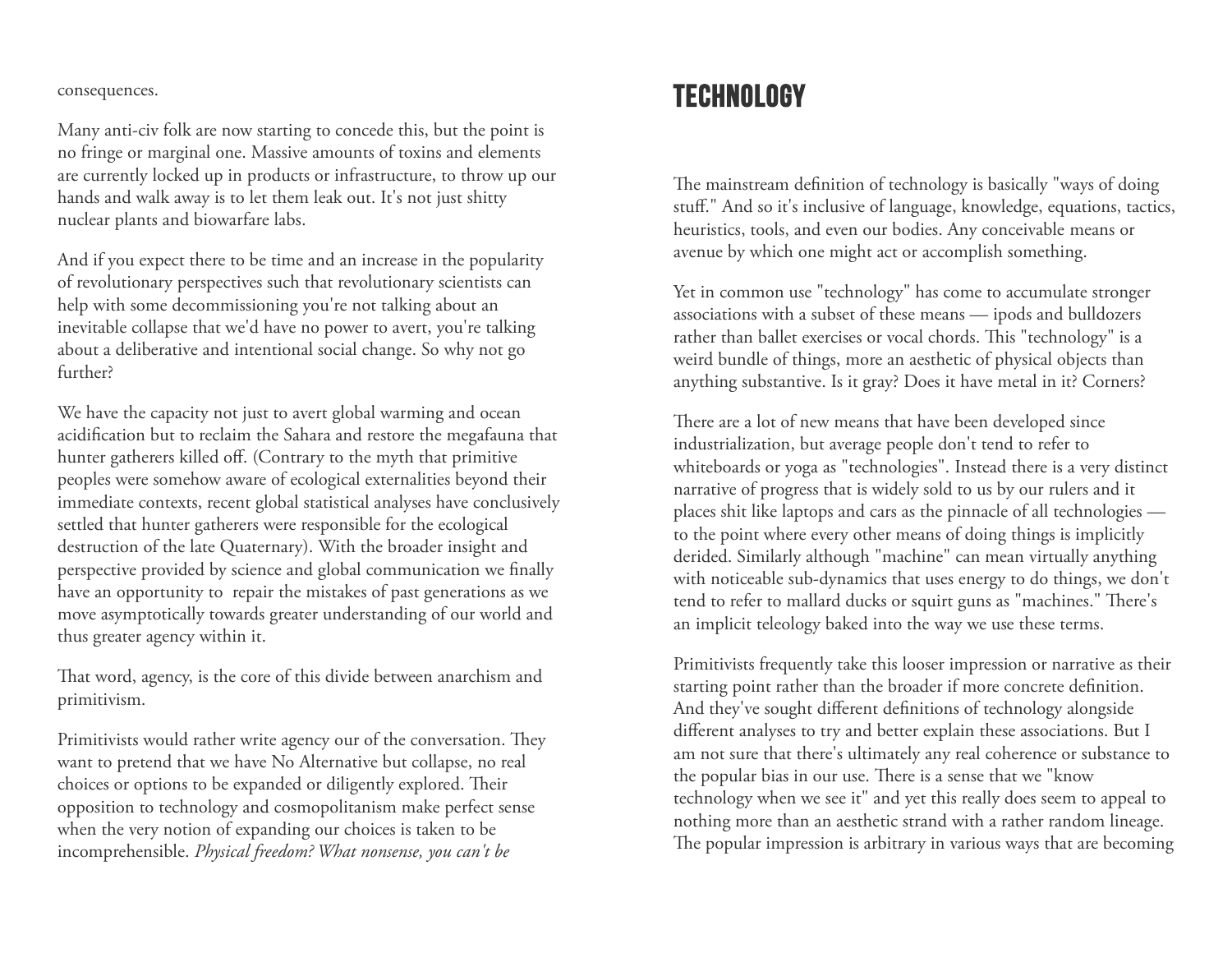increasingly inescapable and it does seem like we have no choice but to chuck that impression for the more precise and rooted — if broader — definition of means (something it's impossible to sweepingly reject without rejecting all freedom to act).

While specific thinkers have built specific edifices of claims, in general they tend to take two distinct approaches in forging alternate definitions of "technology" that are narrower than "tools" or "means." These two loci of alternative definitions are still quite influential to anti-civ thought, and examining them is highly illustrative.

### **RIGIDITY**

The first of these approaches to defining "technology" is to appeal to the popular intuition in our era of a dichotomy between living things and non-living.

Some things are "alive", other things are not. It's a common rule of thumb and biologists at least for a while tried hard to make it a precise taxonomy. But the category of "living" is a notoriously problematic and probably meaningless intuition (are viruses alive? prions? how about stars? why shouldn't we interpret crystals and rocks as living? where should boundaries be drawn between organisms? between them and their environment?).

On the other hand, unlike "alive", there's hope that our impression of "organic" can actually be saved. We can sometimes make a substantive distinction that holds between suppleness or fluidity and rigidity or brittleness. And certainly crassly-developed structures like highways and cars are insanely rigid and brittle. We've always had more organic technologies, but it's certainly true that there's been noteworthy pressures towards overly rigid technologies, particularly in the industrial era. Most of what is conjured by the term "industrial

years locked up in the Earth. The last time it was in the atmosphere the Earth was a dramatically different place, inhospitable to a lot of modern organisms. The only solution that can actually save us from the runaway feedback loops we've set off that are releasing methane and the like is to put that carbon back in the earth, back in the rock or similar form. And there is no way to do this without technology and science.

Our only hope is carbon *negative* technologies — technologies that as a byproduct take carbon out of the atmosphere and into a more permanent form. Thankfully there's a vast diversity of avenues by which we can do this, many of which are in production and use already. Some rather advanced, some stunningly simple. Algae are what originally pulled the CO2 out of the air over millions of years and made our atmosphere breathable. If the feedback process of global warming continues unabated algae blooms in the ocean risk destroying ocean life and creating toxic consequences. Some of my favorite carbon negative technologies generate algae in controlled systems — before algae blooms in the wild destroy even more — in ways that generates energy. The byproduct being both energy for our technologies *and* trapped carbon. The calculus is changing as the happenstance technologies that were normalized the last couple centuries change. With carbon negative technologies the more energy we consume, the less CO2 in the atmosphere.

The remaining work at this point is making them even more efficient, figuring out which ones are most optimal, and turning them from technologies to infrastructure (ie widespread production/use). The latter requires some social struggle, but is doable. Primitivists are always accusing scientists and engineers of rushing technologies into development without due diligence, but when we exercise due diligence developing green technologies they pretend as though the delay means they're fundamentally not possible.

Indeed only through the global perspective possible with modern science can we begin to contextuallize our actions and their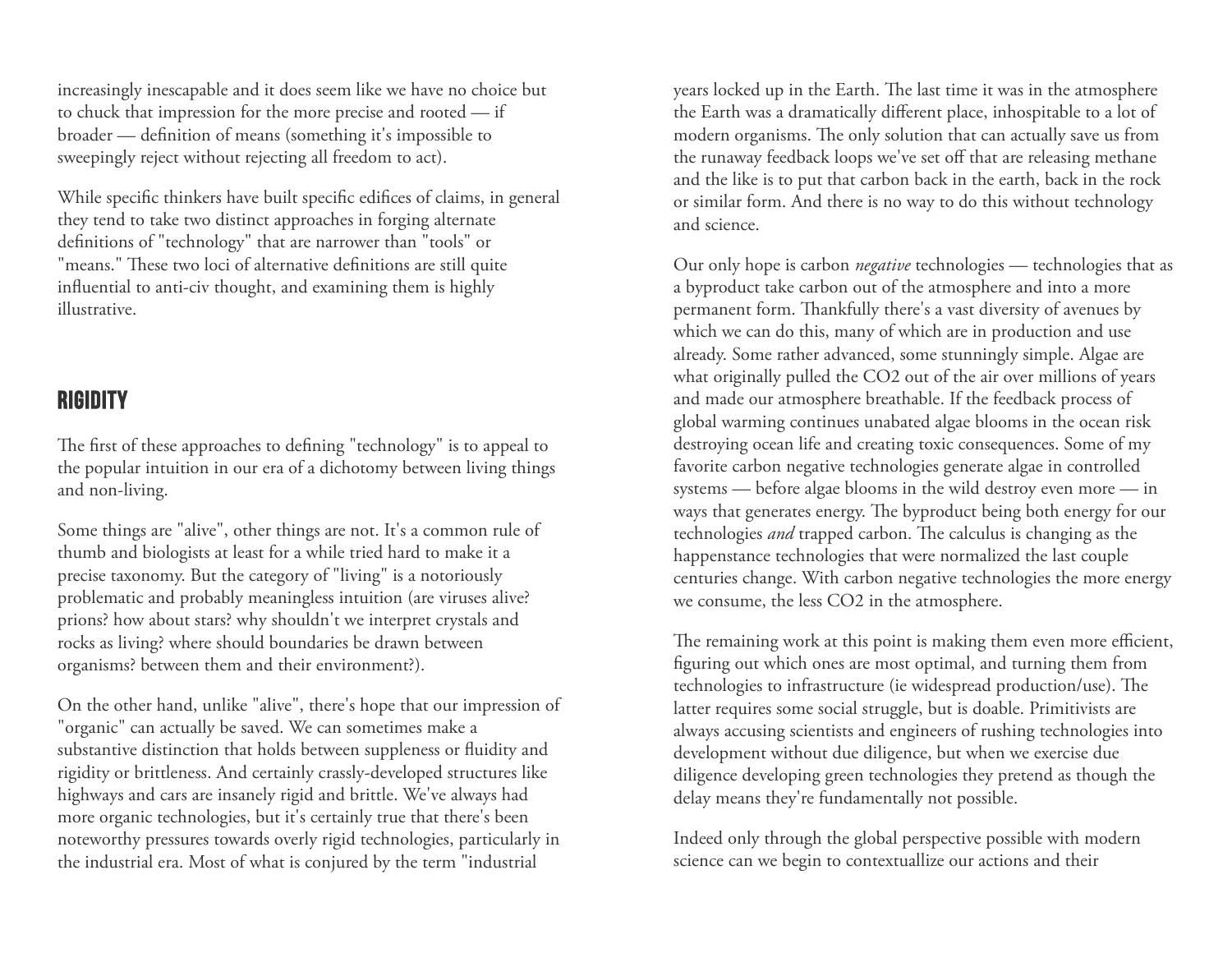### Ecological Collapse

While the end of civilization, anarchistic or not, is hardly guaranteed. Ecological collapse is already a sure thing, an already happening thing. The only question is how bad we'll let it get. And in this abandoning science and proactive technological grappling is a whole bunch of things that end in -cidal.

It's not as simple as "just kill industrial civilization and then the biosphere will get better for human life". Our biosphere isn't magic and it bares no allegiance to anything besides physics. There is no inherent orientation to an equilibrium, much less one that's livable for humans, or even current terrestrial animals.

I frequently hear green anarchists claim that the solution to global warming is to just stop industrial civilization and let the trees regrow. This is either desperate to the point of delusion or stupendously ignorant of the science of global warming.

Trees temporarily absorb carbon but then promptly re-emit it when they die and decompose or burn. The carbon in the air right now is utterly beyond the capacity of the earth's forests at their peak, and it would take too long for trees to capture enough carbon to derail the current feedbacking. Our oceans are usually the vast vast vast majority of the carbon capture in the normal cycle, and they're stressed beyond their capacity now. Additionally trees can actually *increase* global warming because they're darker and thus absorb more solar radiation. Indeed basically any increase in the size of boreal forests right now would *contribute* to global warming. This is one of the big dangers, actually, that forests will spread in the northern hemisphere as temperatures rise and cause even greater warming.

The carbon that is now in the air isn't part of the normal carbon cycle that trees dealt with, it's carbon that was for hundreds of millions of

civilization" are huge infrastructural projects and operations with little to no adaptability. Modern capitalism depends on a lack of dynamic price signals and redistribution; large towering economic and political institutions rely on rigidity, the perpetual maintenance of certain conditions, so they don't have to calculate and adjust to changing conditions whether ecological or human. And incredible sums of violence and human energy have been expended to maintain certain arbitrary conditions — demand, profit, etc. The rigidity of large infrastructural projects like the highway system, the diverse subsidies of fossil fuels, etc, underpin this social landscape. Rigidity is certainly characteristic of any system conducive to power relations, and the more rigid the more potentially brittle.

It's easy to tie this to the simple and rock-like gears and mortar of early industrial factories. When we call something "cold and mechanical" the gist of what we're saying is typically that it's rigid and overly simple in structure rather that richly complex, engaged and adaptive.

Yet the overwhelming inclination today — even if it may be too late — is to make our tools more fluidly reconfigurable. General purpose computing has always been at root an attempt to escape the rigidities of single-configuration mechanisms. And now the great drive is to make the hardware of computers and other tools more fluid both in function and composition. So that we might construct or tear apart and rebuild them on the fly in our garage or local hackerspace in more decentralized and DIY ways.

Similarly the primitivist impulse to oppose biotechnology doesn't ultimately square with a definition of technology as rigidity. While humans have always used biotech from cultivating plants long before agriculture to grafting trees, recent developments have given us a great deal more understanding and latitude in how to reconfigure biological systems, including things like anarchist biohackers getting yeast to produce critical cheese proteins without enslaving cows. While some multinational corporations may surely encourage their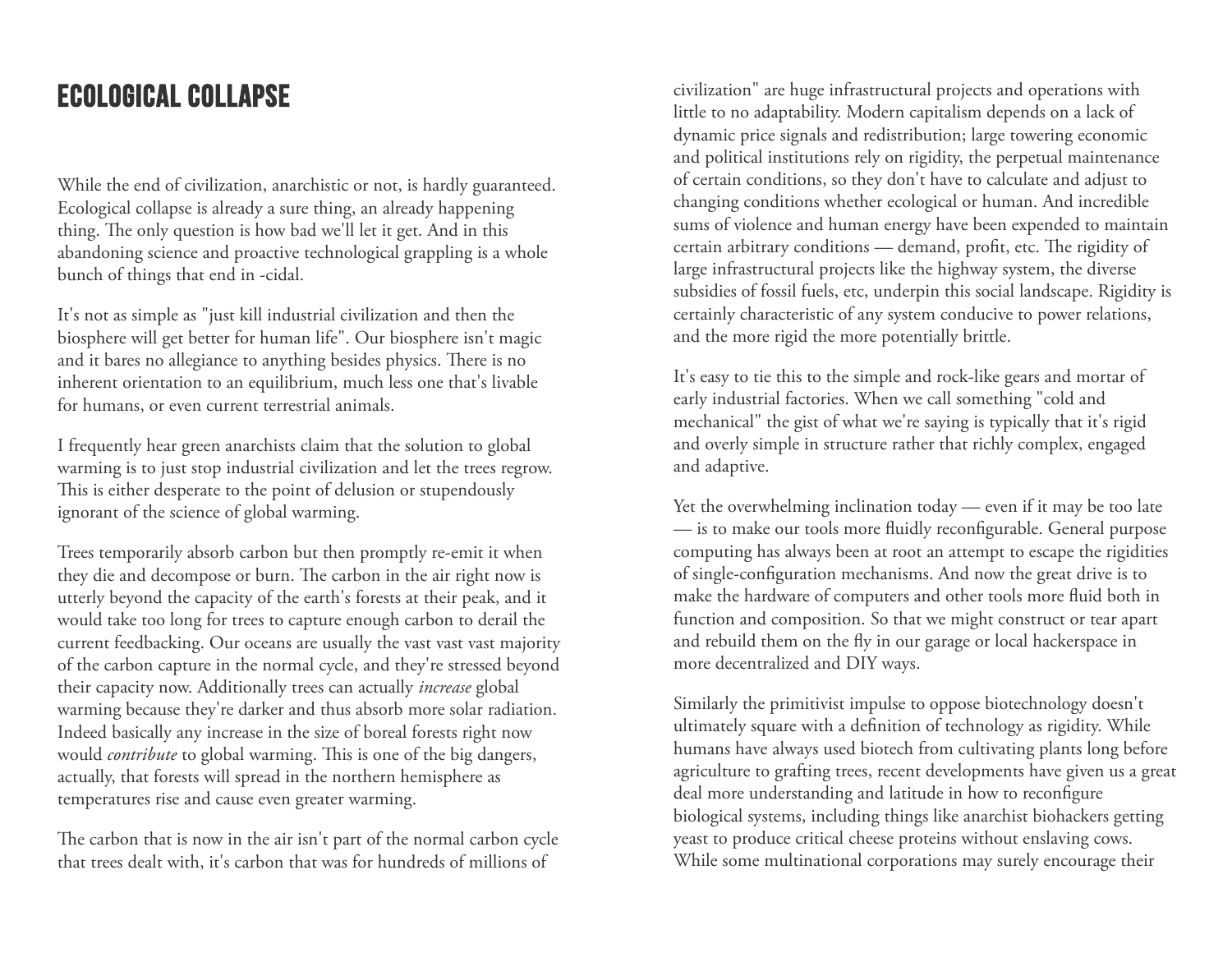engineers and technologists to approach biotech from a rigid perspective — clumsily stitching in random genes with as little knowledge or appreciation for much context beyond immediate trial and error — many clearly do not.

There's a deep problem here: More degrees of freedom in manipulation and reconfiguration — in *action* — is the definition of organic fluidity, and so in a very non-trivial sense our drive to better understand things and to have more means of doing things is ultimately a pressure towards more organic tools. Technological development — in the sense of inventions that expand our array of tools to choose from — can clearly be aligned in a positive direction. Indeed, when older or simpler technologies *aren't* stomped out by power structures and newer technologies *aren't* censored or filtered, any new invention adds to the array of possible means we have, and thus inherently expands the fluidity of our options.

Following this argument sincerely the conclusion would be that we need wider and more diverse ecosystems of tools, not less. Indeed one quickly comes to realize that the sin of the rigidities of our infrastructure and social systems are the way they suppress technological flourishing.

#### **COMPLEXITY**

However the second major primitivist approach to defining "technology" is on its face almost the exact opposite of the organic/inorganic dichotomy: In this lens what's focused on as the problem is the *complexity* of various tools and the infrastructures or social context they're embedded within.

An aside: I'm old enough to remember when the primary green anarchist critique of our technology was that it was too simple or boring and demanded too much rigid focus (that era saw all kinds of utility in making warheads, useful way to get rid of thorium already naturally poisoning the Earth's surface in many places) or the like and very quickly a lot of them will revert to angry declarations that they'd blow up any possible fixes to the collapse.

This response should be highly illustrative of just how paper thin and superficial the fig leaf covering their genocidal misanthropic aspirations are. Primitivism is just another Marxism where you let "inevitable" material conditions do your slaughtering and gulaging for you.

Even as bad as an unparalleled holocaust and retreat to an inescapable and monotonous primitive Eden would be, what is actually likely to emerge would be much worse. It was once common to bandy about "peak metal" and imply that the depletion of rare metals in easily accessible forms wasn't just going to derail industrial civilization and impede it from ever being rebuilt but would stop all forms of empire. Yet the reality is that things like steel would remain, casting us not into the era of hunter gatherers but instead a permanent unending version of the middle ages. And what we will likely see instead of a singular collapse — what any honest primitivist admits to themselves these days — is instead a series of endless catastrophes. There will be no bandaid ripping past which the survivors finally get a measure of relief. The fall of some empires will mean the likely rise of other empires, with different characteristics perhaps, but similar power relations. While some aspects of our world are incredibly fragile, there is presently enough redundancy for the same systems to start up again and be much worse, provided any room for humanity on the planet remains. Brazil for instance is almost entirely run on hydroelectric power. While information technologies and many other liberatory technologies would go away large industrial societies are not going to disappear. A limited number of people hiding the cracks between various Roman Empires is hardly all that enticing of an anarchist vision.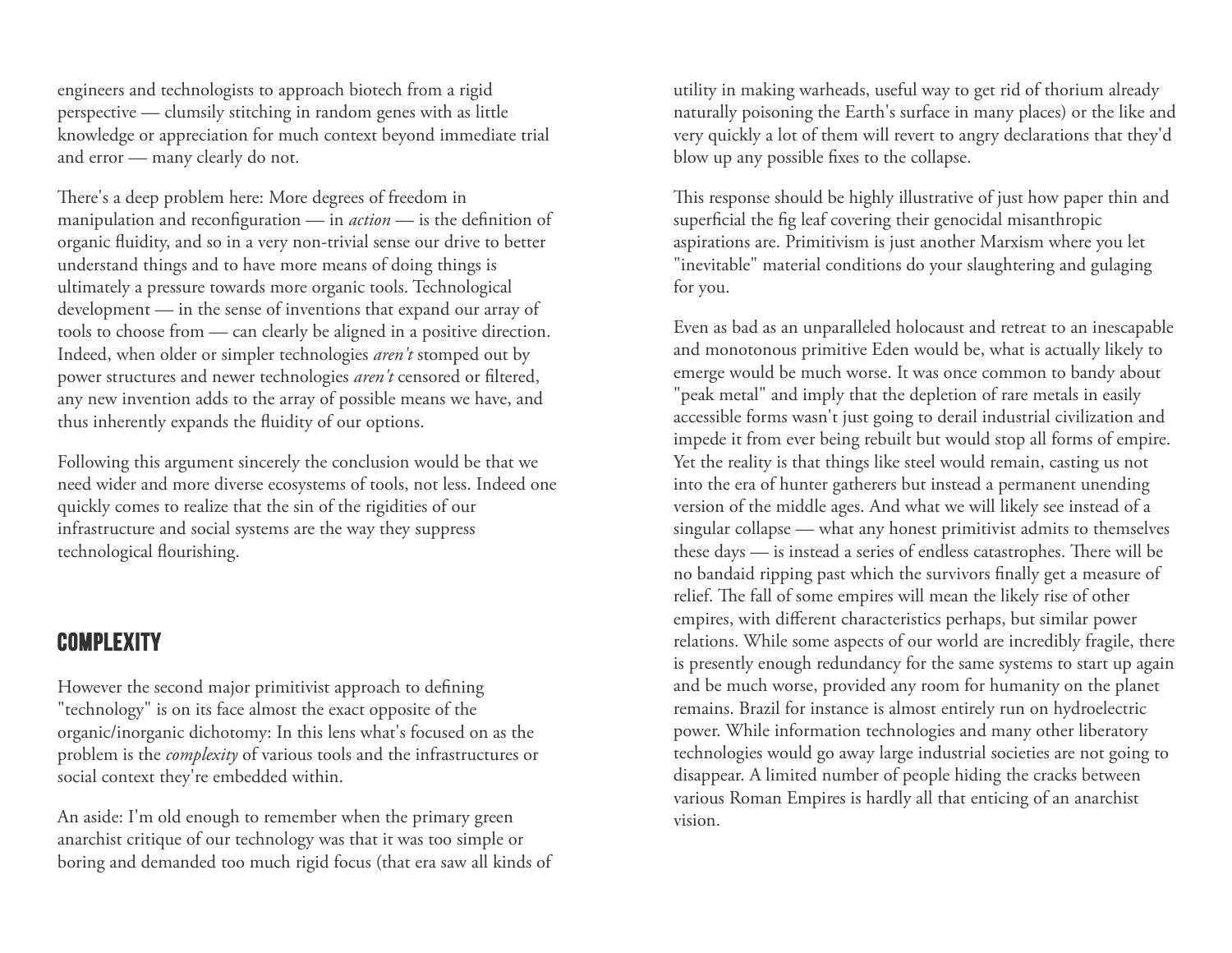the last fifteen years we've been arguing about this solar technology has blown right through every allegedly 'fundamental' engineering barrier. Meanwhile experts agree that we already have sufficient technology to mine asteroids and — aware of this as well as many asteroids with such abundances of rare metals as to crash global markets or create near post-scarcity — billionaires have been investing in asteroid mining companies. Imagine every mine on the planet shuttering, every mountain top removal project packing up. But again, like every other major technological development going back to satellites, the only response primitivists can muster is to say "science fiction" as sneeringly as possible.

The reality is that the collapse of civilization in a permanent Endgame sense is not guaranteed in the slightest. In fact while there is much that is brittle about our current infrastructure, it is the supposed guarantee of civilization's collapse that has grown increasingly brittle. Collapsists love to rattle off the array of peaks or potential catastrophes as though multiple arguments that are interrelated are stronger than one. It would only take the maturation of a single technology to derail the whole thing. Get cheap energy from fusion or solar panels and you can spend that energy to process and recycle metals, averting peak metal in the process. Get cheap metals and harvesting wind, solar, etc suddenly becomes trivial.

An Endgame collapse is certainly a possibility worth considering seriously, but it is *not* an inevitability. It is also a possibility we must fight to our dying breaths.

In public primitivists are always quick to retreat to the claim that they don't want to kill seven billion people, there's just literally nothing we can do to stop such an unprecedented holocaust. What nonsense. Seven billion people is such an astronomical number of people that even the tiniest glimmer of a chance to derail such gigadeath by saving civilization should surely occupy our every waking moment. And press them on this, start talking about liquid fluoride thorium salt reactors (impossible to meltdown, short halflife of products, no

fucked up slogans like "only the machines don't have ADHD" or "civilization is making us autistic" that would never fly today). In the last decade of course the script has almost entirely flipped; now 'technology' is more frequently attacked as being inherently too engaging, too complex, and too unfocused. Instead of zoning out forever in front of the "boob-tube" we're now flitting back and forth between wikipedia and text messages on our phones. Certainly both attitudes represent a meaningful pushback against real tendencies in the tools and norms of their eras, but the leap to define technology "inherently" in such terms is a bit frustrating.

Nevertheless there is some substance to critiques of the complexity of the systems we use. Human brains are astonishingly complex and very plastic, but there are architectural limits to what we can process or keep in conscious attention, not to mention how quickly. We've all experienced bad, overly cluttered user interfaces on an app or even bad pedagogical presentations of a topic that require a ton of rewiring in our brains to process. Sometimes this can be like mental stretching — and it can be in different contexts a matter of healthy exercise, or just neutral or marginal. But sometimes to really understand or diligently engage with a system is beyond our present cognitive capacity — and sometimes it's even beyond beyond any feasible supercomputer. The cryptographic tools that have seen such dizzying success in fighting the NSA are only possible because of inescapable computational limits baked in to our universe by mathematics and physics. Create a sufficiently complex system and it will be beyond the capacity of any central authority or supercomputer to fully know much less control. In so many respects this is true of our present society.

A common refrain in anti-civ discourse is that large scale societies are unnatural and unworkable because we just can't know everyone the same way we could in small tribes. The relationships and interpersonal drama at play in a tribe of a hundred or so people may be complex, but when scaled up to thousands or millions or billions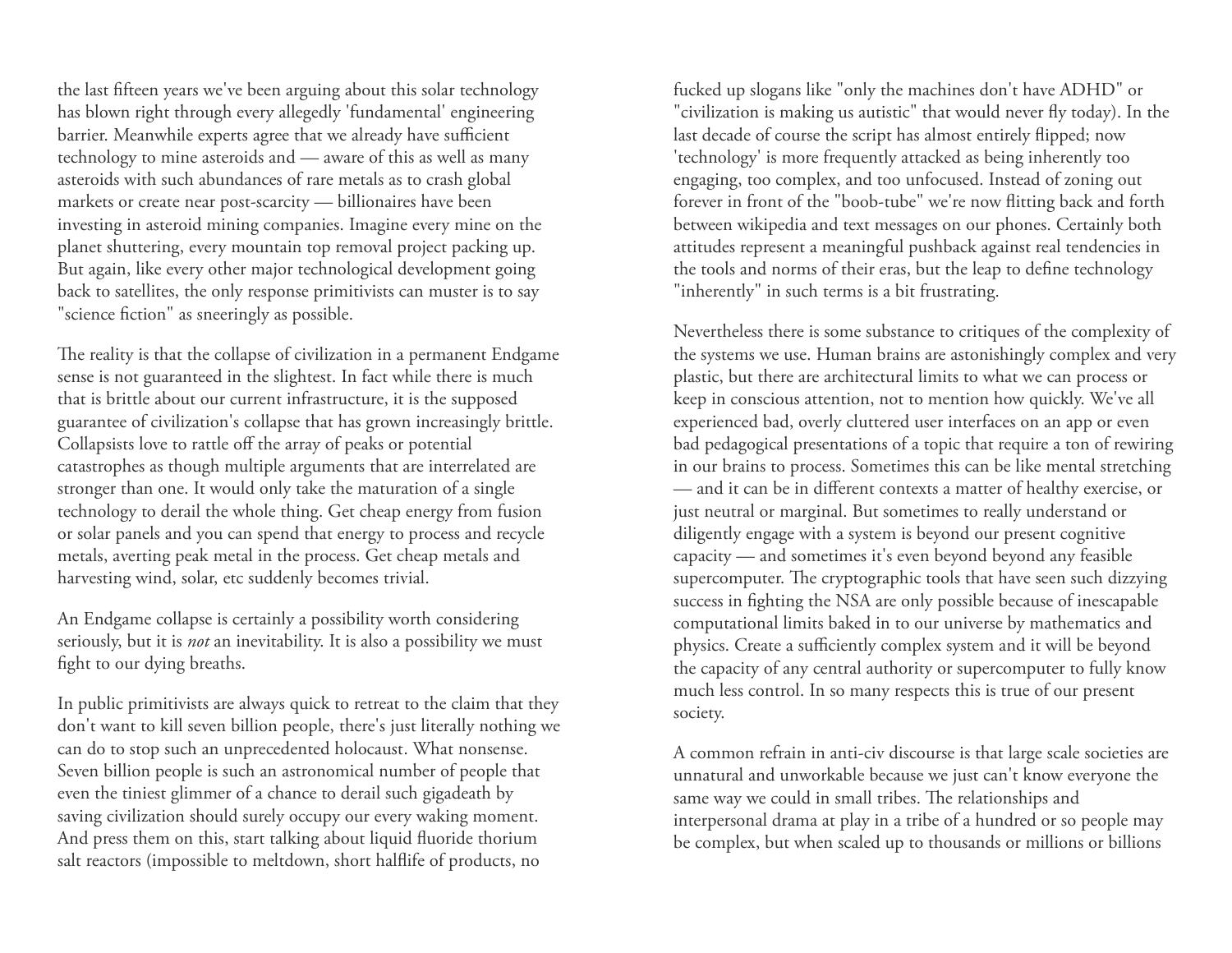our puny brains can't even begin to make heads or tails of everything. And so, the story goes, we move through our lives disconnected and mentally frayed by the incalculable complexity of the society around us. Now it's certainly true that we can sometimes feel overwhelmed by the staggering diversity of life and feedbacking cultural complexity unleashed by large societies, but there's an important difference to be highlighted between the invigorating complexity in a new genre of queer hip hop, versus the staggering complexity of a bureaucratic forms in a system denying us food stamps. Power and choice matters. When our lives are forcibly put on the line or when we're trying to make a difference but have no idea where to start, an overwhelming complex system can be alienating and terrifying, especially when violence is artificially simplifying away our option to not engage. Yet *without* that pressure complexity becomes delightful and invigorating. Human beings have always held an attraction to complexity. Indeed much of the cross-cultural tendencies we consistently display in response to different visual media has to do with what complex dynamics we are able to discern in them — what organic interplay our brains discern in a forest versus a featureless rocky landscape. Occasionally this childlike hunger for complexity is beaten out of us and we adopt a staid sedentary undeath presented as "adulthood" or "maturity". But time and time again we've strived for greater connection and community beyond the size of mere tribes. Even in places where the land would not permanently sustain it huntergatherers would voluntarily come together in the thousands for weeks or months on end, desperately striving to enjoy the benefits of mass society.

A frequently associated notion is that without deep personal knowledge of a person or ties to them we have no reason to care about them. This nihilistic take on ethics is most prominently championed by the terrorist group Individuals Tending Towards Savagery who've tried to murder students and anarchists in Mexico City; they explicitly reject and deride feeling compassion for people beyond one's immediate tribe. The obvious response, that empathy is actually a lot of green tech offers dramatic improvements, not merely green capitalist obscuring of the real costs. The people working on green tech aren't all idiots or malicious conspirators.

Primitivists love to present a hierarchy whereby information technologies are only available to a very small number of people thanks to the suffering and colonial enslavement of a great many. But the reality is almost everyone on this planet has a cellphone now; billions have smartphones. The enthusiasm of small villages in Africa setting up low-impact DIY wind turbines to generate electricity for their own purposes, must be distinguished against the many orders of magnitude of unnecessary waste in the first world. Primitivism so often functions as a motte-and-bailey fallacy, whereby legitimate environmentalist arguments against the vast destructiveness of our present ridiculous and authoritarian infrastructure are suddenly magically extended into arguments against all possible technology never quite making an argument for how the waste and destruction is supposed to inevitably creep back in.

Invariably an allusion to political reformism is made when you point out avenues by which our infrastructure and commodity use could be changed while retaining and deepening our technological capacity. But such a comparison to reformism is inane; political power is a different beast entirely. The psychology involved in controlling other people is dramatically distinct from the psychology involved in giving them more possibilities. We have good reason to expect control to continue striving for more control. But capacity is different from control. Technology — in the sense of *means* — doesn't dominate minds, it extends what they can do. You really have play some extremely dubious postmodern shell-games or get lost in crude psychological appeals to avoid that reality.

Similarly desperate are the "growth in a finite system" refrains. The Earth is most emphatically not a closed system, and this fact underpins the very existence of the biosphere. Our ecosystems would not exist without constantly taking in solar energy from without. In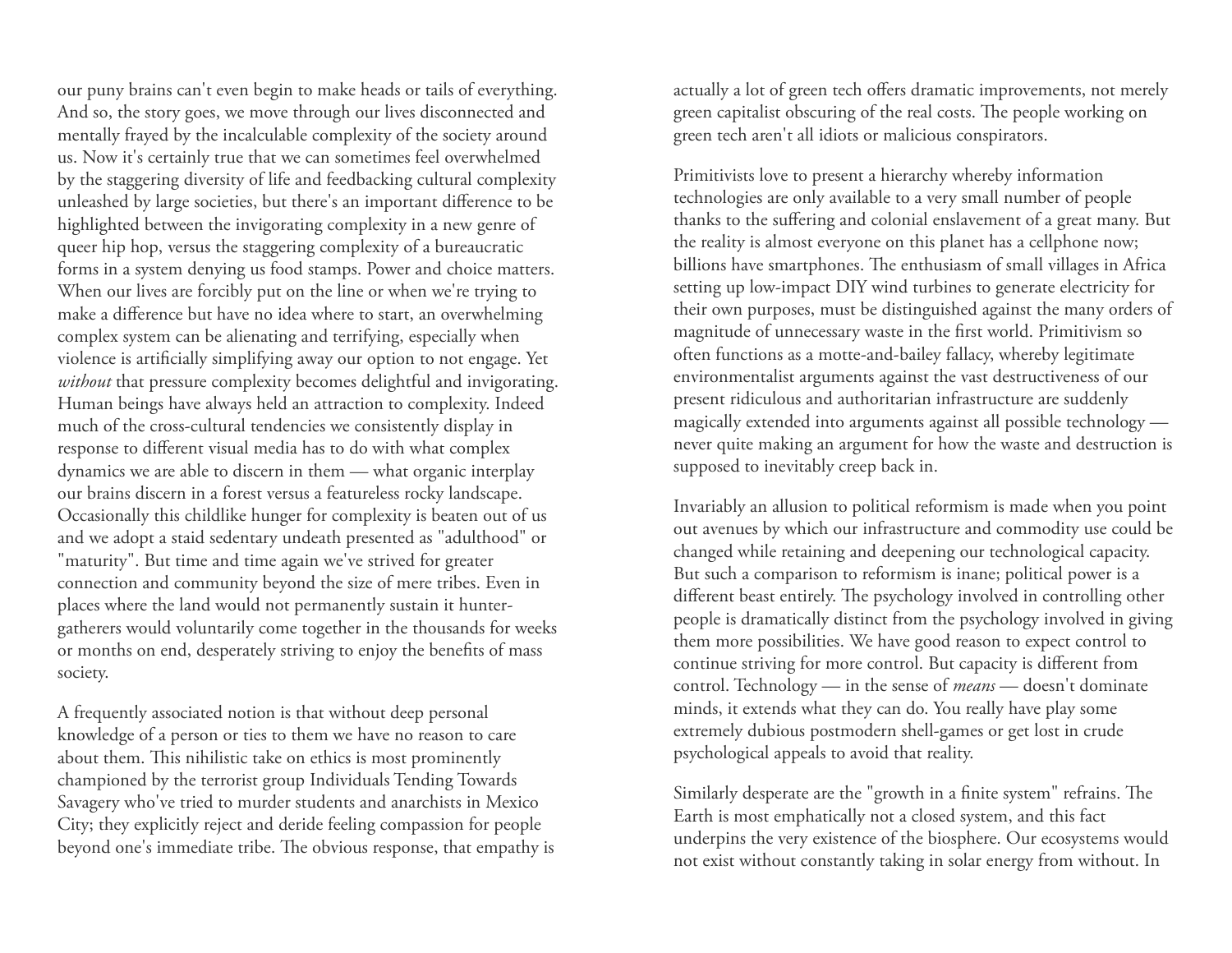The point is that unending refrains of, "How would you anarchist nerds ever have wifi routers without slave mines for coltan in the Congo?" are ridiculously, *militantly* obtuse framings. Coltan for instance is available from many sources around the world, the Congo representing a tiny percentage, the only reason certain sites see vast ecological destruction or human suffering is social context. And rare indeed is the resource that had no easy to access surface deposits. The vast mines of this world exist in large part because our rulers wanted to retain materials that had been harvested for useless sundries rather than recycle and repurpose them. Gold is useful in consumer electronics, but so little is needed in comparison to the amount wasted as arbitrary signs of wealth. Sufficient electronics to launch an information age could be made using copper easily harvested from surface deposits thousands of years ago. There are many different ways of making semiconductors, batteries, solar panels and the like, many alternative forms requiring different resources. There's no reason to suspect that the approaches that are economical in a world with titanic amounts of force and capital would be similarly economical without. When engineers design technologies they are guided by what resources have been made economically optimal, so if the authoritarian government of China has bulldozed its citizens' land and driven down the price of certain rare earths then research into tools utilizing those rare earths will proceed faster than research into far less destructive alternatives. To claim that social structures and dynamics have no impact on the progression of technologies is insane. And radical changes to our social structures would cause radical changes to our technologies.

The tendency to sweepingly dismiss all green tech as "similar in kind" and ignore orders of magnitude of differences in impact or relevancy is a widespread infection. But what it resembles most is the sort of desperate incantation to preserve one's narrative we mock with "but jet fuel can't melt steel beams". Ratios matter. It matters when we reduce away the work of a hundred people to just one person (or spread out among many people until it's a trivial chore). And, yes,

generalizable and that we can in some very real sense feel compassion for the stranger who stumbles directly in front of us is, I think, rather trivially true and obvious to anyone who isn't a sociopath. Just as a toddler eventually comes to realize that other people exist, so too are we capable of growing better heuristics and growing more coherent in our intentions, developing not just the capacity to appreciate the existence of people we know through news reports rather than eyesight but to weigh and analyze our impact upon them. Similarly we have gotten extraordinarily good at quickly acclimating to strangers as well as situating them. Happenstance of birth location, language, family, etc are not — and shouldn't be — a determinant for affinity. It certainly doesn't reflect what relationships are most fecund for liberatory collaboration and development.

The complexity of our physical tools follows a similar arc. Complexity can be invigorating and it can be terrorizing — what matters are the power dynamics those complexities are embedded within. And there can be healthy ways of managing or navigating our interactions with incredibly complex systems without retreating from all interaction or attempting to artificially flatten them away. Indeed one of the major priorities of power has been to suppress complexity, to limit or prune down the ecology of possible tools to just a few options and impose them universally. To hide away the internals of our tools and external context behind a facade. It should be telling that those realms anarchists have gravitated towards or have pioneered — like open source — have been distinguished by their embrace of complexity. Of course it's important to retain agency, to be able to select the tools of the appropriate complexity one needs or feels equipped to handle. *Where* we choose to invest our attention and thus cognitive or symbolic complexity is an important choice and many political or ethical arguments boil down to equally valid personal preferences, preferred realms of tinkering and play. But the complexity imbued within a tool — whether mesh wifi algorithms or prose or a handhewn bow — is in no remote sense innately negative.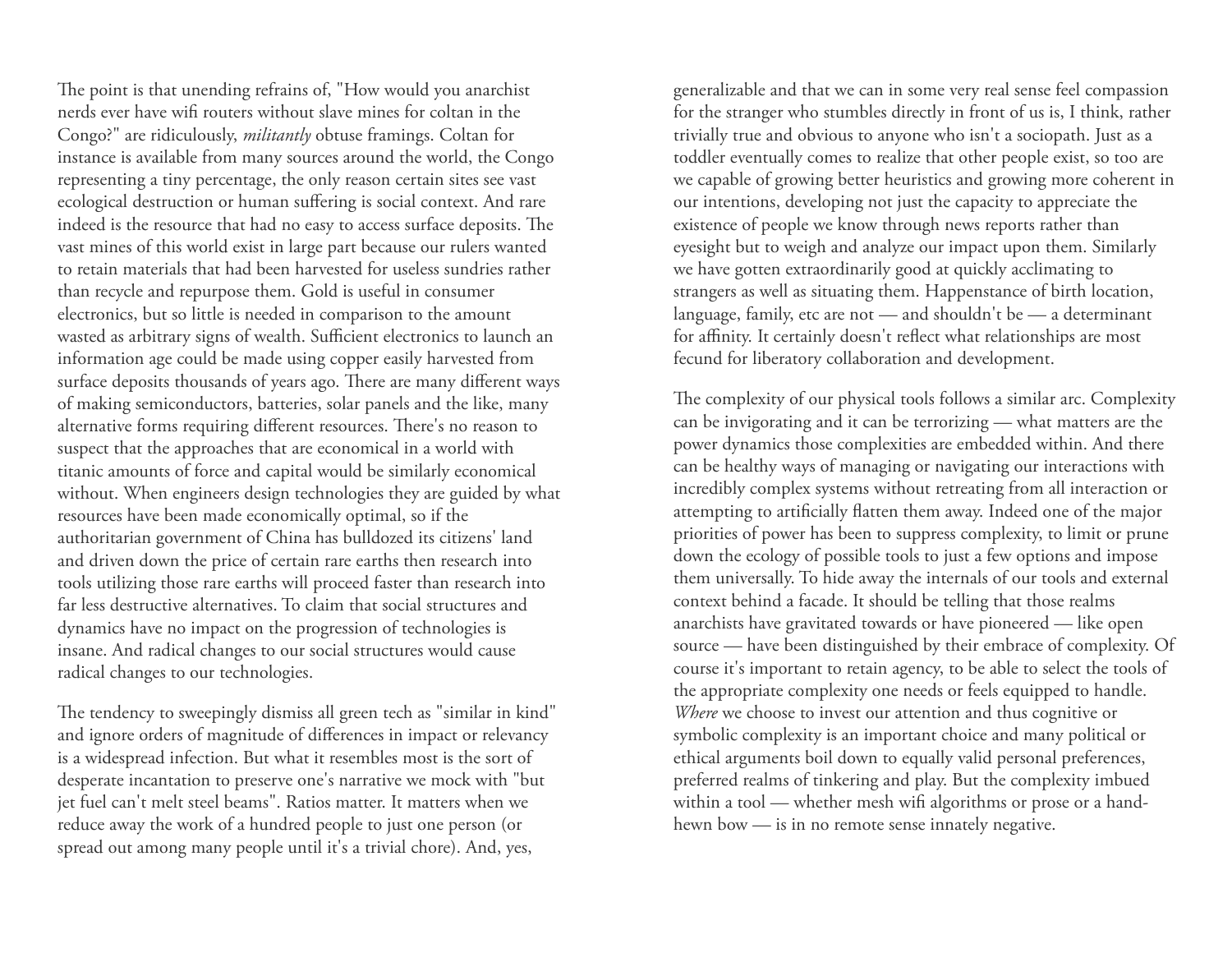It's important to note that the operative word really is "imbued." While it can be possible to talk of complexity in concrete computational terms like Kolmogorov's formulation, 'complexity' can also matter in intensely subjective and relative terms that don't necessarily bear a direct relation to fundamental physical limits. Human beings assign symbolic or cognitive complexity in frequently haphazard, situational or anthropocentric ways. We think of our bodies as being "more complex" than coral reefs or gusts of wind, but it's not remotely clear that there's any greater computational complexity going on in the molecular dynamics that make us up. There's a danger of being closer to the subject and thus assigning more attention and conceptual signifiers to it.

Similarly our problem has often been not assigning *enough* complexity to our interactions with the world. Agriculture is filled with examples of humans constructing insufficiently complex or nuanced approaches. Even horticulture and hunting or foraging almost always involve drastically simplifying the ecological patterns to some structure or framework that's easy to deal with or model. We've often sought to reduce the complexity of the dynamics surrounding us to better keep track of and utilize them and sometimes this ends up being a really bad idea.

If anything the problem has long been that we've built tools that aren't *complex enough* to handle the complex environments or particulars they contend with.

"Complexity" is often bandied about like a single magical diagnostic for the collapse of historical civilizations, but again the problem becomes what "complexities" we see and name. Cultures can grow complex in insular ways, creating disconnected interpretive nets or languages that barely refer to anything. Additionally, power structures can attempt to awkwardly weld nuances and internal accounting methods into themselves in a desperate attempt to make up for their inadequacies without actually dissolving the core rigidities or imposed simplicities that gird and support their existence. All of that is real,

Sanitary city conditions lead to plummeting child mortality which (as we've seen around the world) rapidly leads to stable populations and dramatically differing concepts of relations towards children which helps prevent hierarchical abuse feedback loops ingraining slaver mindsets. The lack of rapid population imbalances and consequent warring leads to longer time preferences and less pressure to grow food at any cost, which leads to saner controlled experimentation surrounding crop practices. Metallurgy is developed in a competitive and egalitarian environment of more DIY backyard shop styles that never provides the startup coercion necessary to concentrate knowledge. Written language emerges from the mathematics of studying astronomy, weather, engineering, exploration, and keeping accounts in a world where tribal reputation mechanisms have trouble scaling past Dunbar. We get glassmaking and lenscrafting very early which leads to solar and all of modern physics. As well as the dramatic advancements in mathematics to go with it, and ancillary insights in biology and chemistry. Glassmaking — the mere artisanal heating of sand — is so profoundly important to the leaps of the last few hundred years I could geek out on it for an entire piece at least as long as this one. But suffice to say a more deliberative and scientific world has less pressure and capacity to extract and burn fossil fuels before realizing their impact. In such a world without governments murdering scientists, closing off research and making proclamations like "we do not do jewish physics", fundamental research would move a hell of a lot faster, while the absence of huge command economies and capital accumulations mean industry and large scale infrastructure would move slower.

We may not have a direct window to that particular alternate universe, but we don't have a window to *any* other universes. And it's dangerous as fuck to infer too much from just our own. It's the conservative fallacy in fact, wherein one assumes that what is or has been must be basically all that is possible. Such stunning and terrifying arrogance.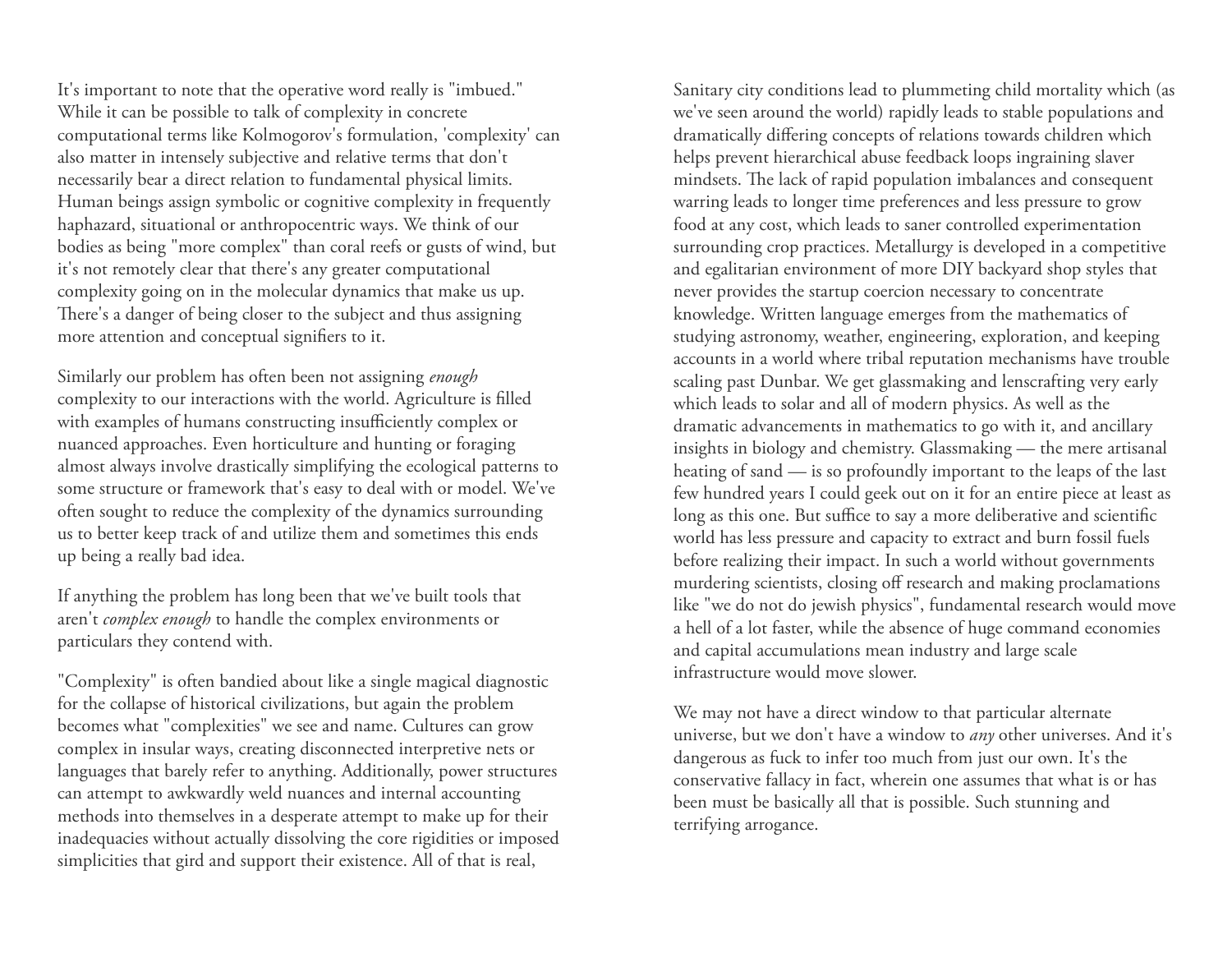more imperative we get things right, that we take the best possible path. And part of that means doing all our homework. Not falling back on easy defaults or simple stories like primitivism trades in, but proactively considering as many possibilities as we can.

Who knows what random parameters would spin out differently were we to clone a hundred prehistoric Earths. What teleologies or "deterministic" accounts of history would crumble away, revealed as so much just-so storytelling after the fact. It seems likely much would.

Whatever may get printed on Boeing pamphlets there isn't some objective and singular path of technological "progress." History is filled with chance occurrences and random walks down the available avenues. While in the broadest terms we can speak of a tendency for technological creativity to create *more* available means and there are *some* sequential dependencies to what technologies get invented, there are usually many many paths. And the social-infrastrutural progressions that happened to play out — like tapping fossil fuels like crazy — are not inherent tradeoffs. I referenced Augustin Mouchot's solar steam engine earlier, and its eclipse by both a decrease in coal prices thanks to British imperial conquest and a French-British treaty. Suffice to say that had an anarchist revolution succeeded back then, or even had the vagaries of geopolitics spun out differently we would have taken a different path. There are countless examples of such happenstance throughout the histories of technological development. Sometimes for the better, sometimes for the worse.

One can easily spin out alternate paths we might have taken to get from the ice age to information technologies had we developed and stuck to an anarchist ethos back in prehistory:

People collaborate into large cities, horticulture and pastoralism provide the foundation, then aqueducts and plumbing technology as the egalitarian and peaceful Harrappans were immediately inclined towards — lead to city gardens and more sustainable irrigation.

yet the end of the day empires fall because they're not able to countenance or support the internal complexity necessary for more fluid engagement and adaptation. Indeed past a certain point of complexity empires would cease to be empires, dissolving away into more complex/organic modes.

Our technologies can develop in the direction of insularity overextending themselves in twists of disconnected and unnecessary complexity — and at the same time they can also overextend themselves in overly simple ways that aren't responsive to the complex particulars of their environment and users. But additionally they can also integrate fluidly with these considerations. Although power itself often acts to artificially simplify for managerial purposes or to violently sever connections in ways that lead to cancerous insularity, this pressure is distinct and in no way inherent to technology itself. Tools are often embedded in a wider context, but they can also be distinct from that context. A hammer can be made many ways and can function even when the original hammer factory shutters. Many of the things primitivists love to take as 'fundamental' to the production of certain technologies are anything but.

Yes, infrastructural realities are incredibly important. The creation of the highway system, for example, has famously driven the normalization of the car form and a huge array of attendant tendencies. The sweeping violence of the state allows it to build artificial mass and scope and thus to impose forms or structures without much regard for their desirability or optimality. Solar steam engines were ready and highly viable two hundred years ago, but were abruptly sidelined permanently when the British Empire happened to conquer a large coal deposit along with a slave populace to mine it. Infrastructural forms feedback in a wide variety of ways with psychology, social norms, and power structures. This much is absolutely true. The community that builds a decentralized network of DIY radio towers stretching between villages to spread word about rapists or attempted marauders is going to have a resultant pressure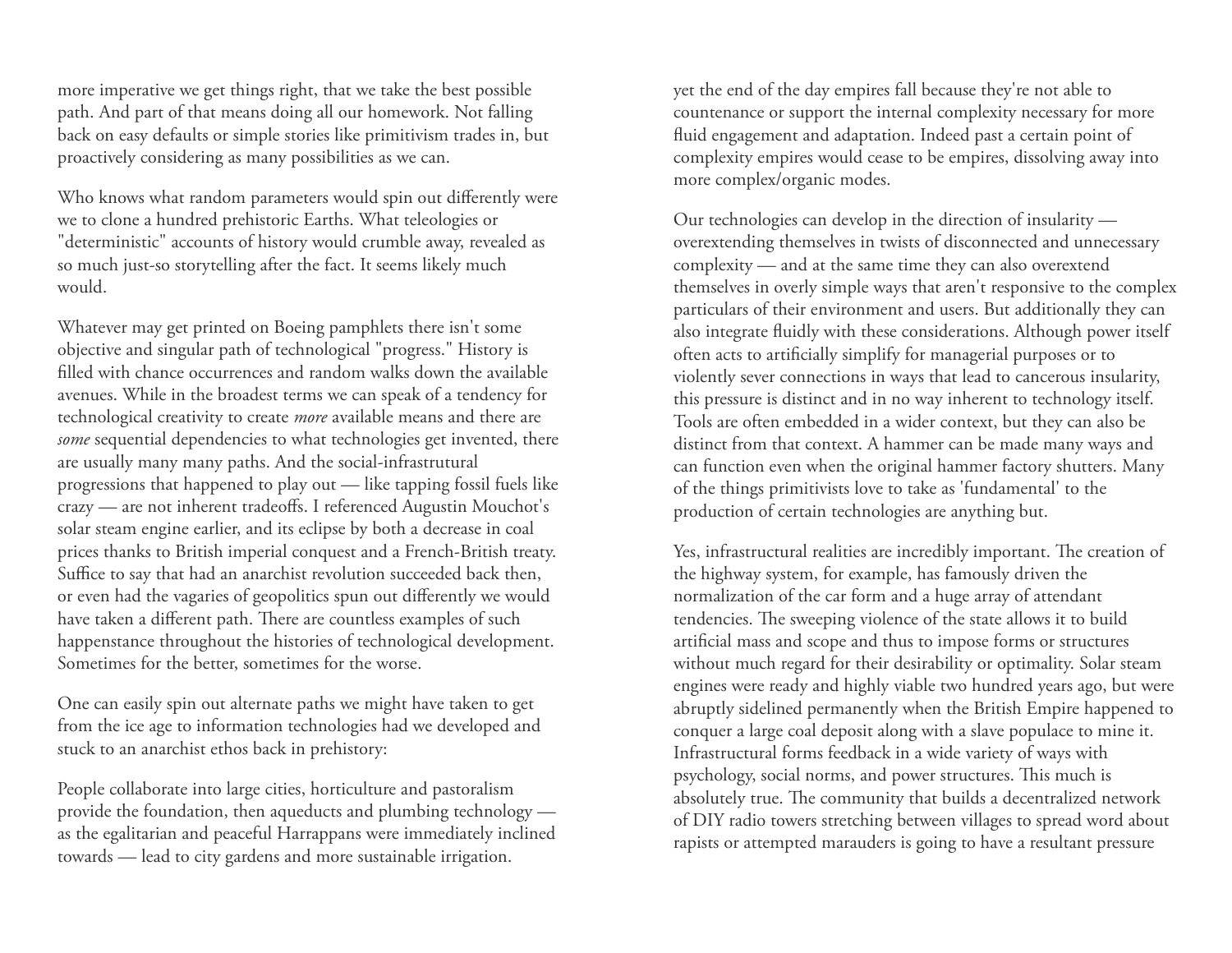towards a certain social configuration. Similarly the society that forces people off land to lower the price of oil will be able to use cheaper transportation to facilitate economies of scale, as well as imperial breadth and to suppress the diffusion of alternative technologies by lowering costs.

But it's vital that we distinguish between applied infrastructure and individual technologies. And between technologies in the standard sense of means or *knowledge of how to* and actual commodity products. These are distinctions primitivism gleefully wants to handwave away as all inseparable parts of a singular "megamachine", and blurred together they do make a simpler narrative, but distinguishing them can reveal a lot of critical points and tensions.

There is absolutely no doubt that the vast majority of things that characterize the global infrastructure at present are rotten and must be changed. But we must be diligent in our analysis of it, not merely appeal to the quickest way to present or phrase our resistance.

And the fact of the matter is the increasing complexity of our technology can be incredibly liberatory. Freedom doesn't lie in simplifying the world around us so that we never have to change ourselves to engage with it. So what if we don't understand the exact structure and function of every device we use? We typically don't understand the biochemical structures and functions of the plants we eat. It's certainly good to be *able* to understand such dynamics, but all human interaction with the world will inherently involve some pragmatic conceptual abstraction away from underlying complexities. A liberated world would surely be a richly lush and diverse world filled with endless complexities to explore, but not everyone will explore the same things.

The social and technological complexities before us might be new and as yet unsettled into some sort of long-term dynamic equilibrium, but such equilibria are few and far between; the earth's biosphere itself is always changing. The world described by 18th century biologists

### Civilizational Collapse

It must be said that I nevertheless occasionally happen upon the most relatable of primitivists. The sort of person persuaded not by mysticism or a deathlike hostility to complexity or thought itself but mostly by pragmatism and despair. Whose embrace of primitivism or anti-civ reflects not an anti-intellectualism, but a sincere analysis that sees no alternative.

"I hate thinking about it," yet another burnt-out punk confides to me over bourbon. "Every time I glance around at the world all I see is death."

And surely, yes, rampant ecocide continues largely unabated. But simple narratives have a kind of overwhelming pull. It becomes easy to pattern-match everything within their framework. The same triggered mental circuits, again and again and again. Eventually we get so lost deep in these well-worn ruts they feel like a vise. They become so painful — the feeling of being trapped so deep — that we develop an aversion to vigilantly pushing through. To collecting more data, considering alternate pictures or hypotheses. The moment something starts to remind us of the imprisoning narrative we wince away from it, implicitly accepting it rather than critically engaging with it.

But here's the plain fact of the matter: We've explored very little.

Human history so far has been unimaginably brief when viewed on the scales of different social evolutionary cycles. It has also been in some ways a *single* history. This obliges both a certain amount of hesitancy when it comes to inferring anything and a certain amount of diligence. We are not able to set up a few hundred completely separate Earths and re-run the end of the ice age and the advent of large scale societies. We have only one Earth. This makes it all the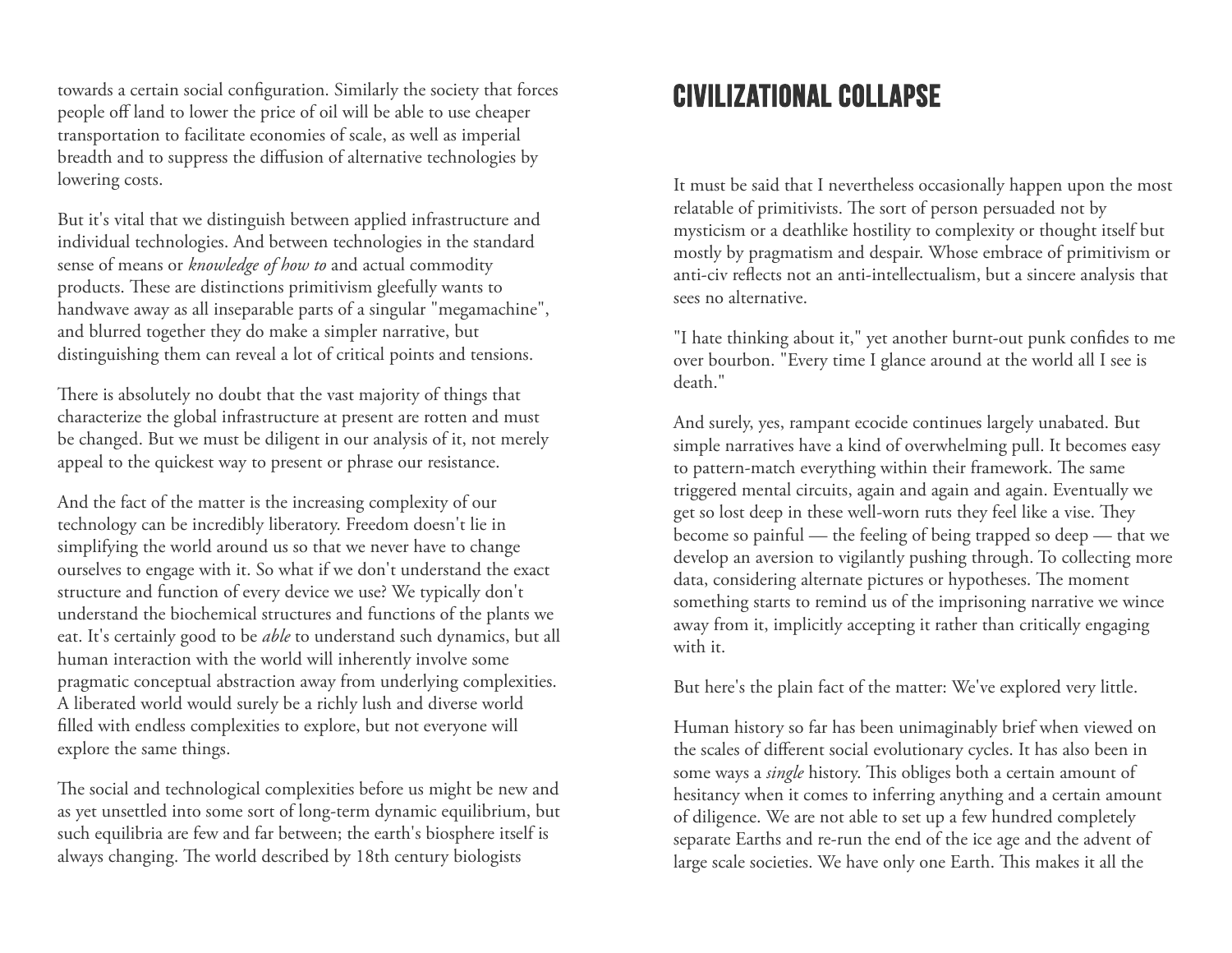the tradition of domestication and sedentary life to its apex: a final desperate attempt to exterminate the rich Cambrian explosion of lush cultural and intellectual complexity that accompanied increased social connectivity and options in affinity. An extinction event unparalleled in the history of consciousness. The permanent loss of incalculable cultural and intellectual ecosystems.

And for what? A sedate lifestyle of immediatism, of comfortably consistent conditions. Longer chains, bigger cages. Superficial ameliorations at the cost of all further advances in freedom in the longterm. There's a word for people who trade away all hope of the infinite in return for immediate pleasures, the very people who popularized "in the long term we're all dead"... they're called liberals.

Yes, freedom implies risk and danger. But the perpetual security promised by primitivism is a nightmare irreconcilable with anything capable of calling itself anarchist without choking. Coffins are made "human sized," our lives should be lived bigger than that.

looking for a clockwork universe unchanged since set in motion by its creator is a lie — an attempt to make the constant churning of reality more palatable to a staid ruling class, self-domesticated within many walls of imposed simplicity. This kind of violent simplification of the physical world and of human desires and thoughts is necessary for power to act, to even exist. If it is to be taken down we must do more than wait for nature to erode it away, we must embrace the creative fountainheads of engaged fluid complexity within ourselves.

There remains great richness and complexity beyond the harsh walls of suburbia in the flows of our biosphere, and it has significant value, but far greater wildness lies ahead of us should we have the guts to embrace it. To plunge headlong into uncharted waters — developing new tools, new understandings, and new relations. Not insularly disconnected, but connected in a more rich and stunning array of ways.

If there are presently great forces allied against the deepening complexities of the internet era we should be unsurprised, but also undaunted. When presidents, politicians and chiefs of police urge the dismantling of the internet, the repossession or forcible backdooring of every phone and device now grabbed by the masses it's clear they're being pressed up against the inescapable reality that complexity is anathema to power and control. But the explosion of culture, connection and code that has been unleashed in the last couple generations has incredible momentum. Our rulers may of course yet succeed in demolishing it, in banning general purpose computing as they want and expending great energy to twist the decentralizing tendencies back into a centralized panopticon, but their victory is hardly assured.

The interplay of our tools can grow complicated beyond any single person or political body's ability to control — just as is true with our relationships — but this can be a *good* thing. Anarchists should align ourselves with the uncontrollable.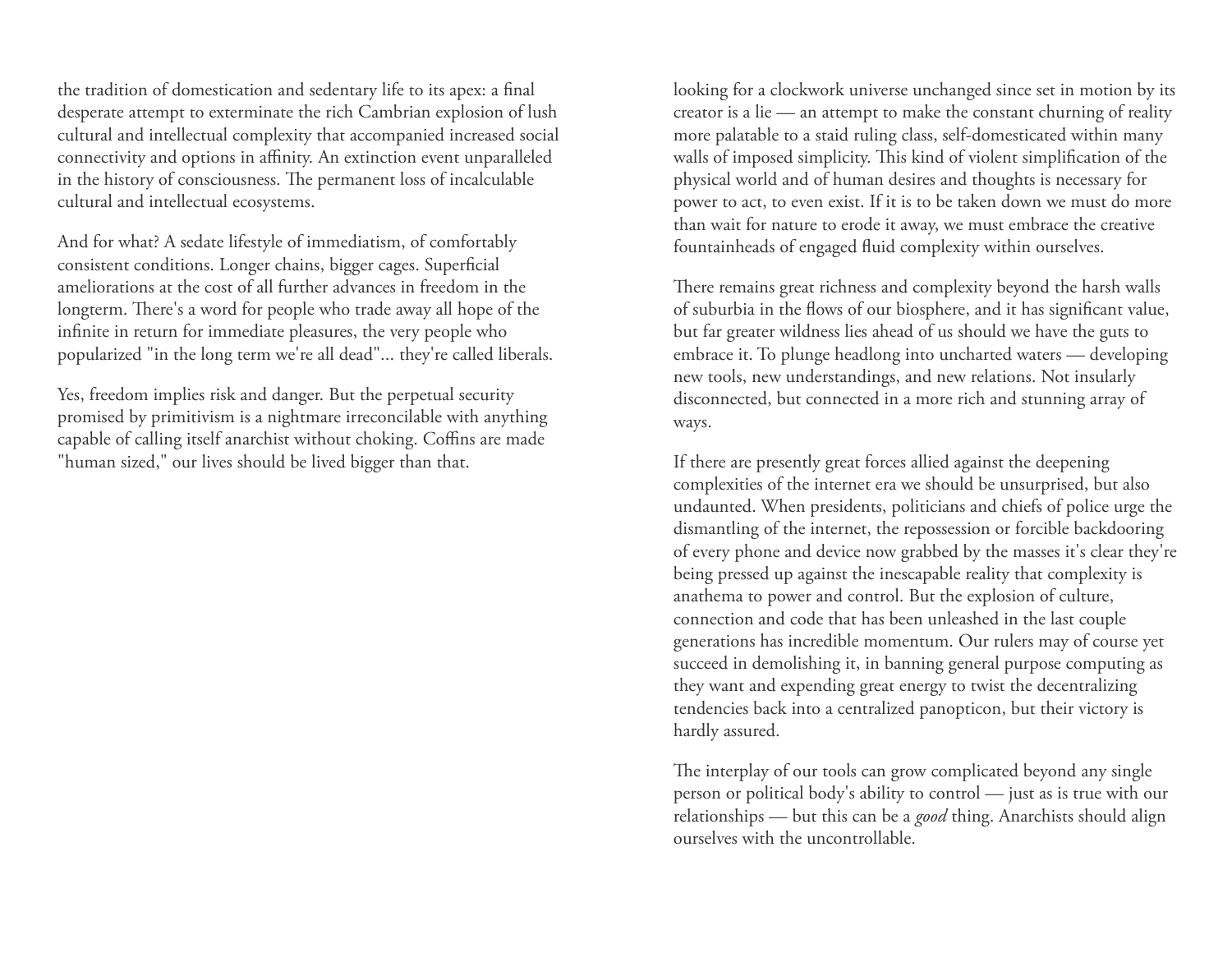#### **MEANS**

It must be admitted that a handful of primitivists have caught onto the contradictions attendant to dismissing technology in terms of rigidity and complexity. But some of their responses have been even more horrifying.

Embracing the mainstream definition of "technology" as any means of doing things, some primitivists have let their bile and the momentum of countless narratives run away with their sense and openly concluded in various manners that we should reject attempts to expand our avenues by which to act. Because doing things is itself wrong. Or because the act of trying to find more ways of doing things is wrong. Or because seeking to act outside a strict script is deplorable. Or because trying to exercise more 'control' over your tools or shaking fingers and thus have more options in life is the same as trying to 'control' other people by removing their options.

In these approaches agency itself is set up as the enemy of primitivism. This often comes with a strong embrace of an essentialistic "human nature", or role that we are obliged to fill.

Conscious thought? Deliberation? Inquiry? Creative exploration of paths? These are taken as violations or perversions from our set path. Thinking, reflection itself, is taken as a corrupting tendency that must be rejected because it can lead bad places. In this frame of mind the only "real freedom" is to turn ourselves into limited and simple automatons — animals that never lift their heads to think beyond the immediate to engage with wider context or make informed choices. A kind of Orwellian *freedom from freedom*. This is often closely tied to anti-intellectual currents within the scene. In particular an intensely reactionary tendency that abandons and derides the intellect and diligent consideration as useless dead-ends. This current is obviously fascistic and closely mirrors the patterns in fascism's historical

good!) and so appealing to them should be good enough. But note that this is a decidedly non-radical approach.

And all the arguments in the world that technology or civilization may have certain downsides are *entirely beside the point* if those downsides are in different areas from one's most core values.

My most core value is vigilance. I don't see how one can speak of any sort of coherent ethics or care without it. In fact it was vigilance that attracted me to the arguments of primitivism two decades ago concern with the lack of due diligence and consideration to the dynamics and externalities of our industrial society. But at the end of the day what primitivism ultimately represents is an abandoning of vigilance. The world of the permanent collapse is world in which our inquiry into the universe — the depth of our engagement with nature — can never progress past a certain level. A world in which the array of means (technologies) we might consider are permanently and starkly limited. In which we are cut off from the richness of most others' thoughts and confined to tiny prisons of localism.

These deep tradeoffs to its prefigurative world are horrifying enough, but the primitivist ideology that has shaken out to defend that prescription bends inescapably towards a vicious anti-intellectualism.

Distilled, primitivism is the very opposite of radical thinking. In its reactionary embrace of an Orwellian negative freedom implicitly centered around a biological essentialism it has mutated into a mockery of anarchism. The portrait of "freedom" as some unperturbed static natural state of being to be defended bears only the loosest of linguistic ties with the positive freedom — the freedom to — of anarchy. What the popular notion of collapse represented in Jensen's "Endgame" — where almost all technological options are irrevocably banished — really presents is the ultimate prison. One so absolute as to need no further guards.

In this we must recognize primitivism as functionally serving to carry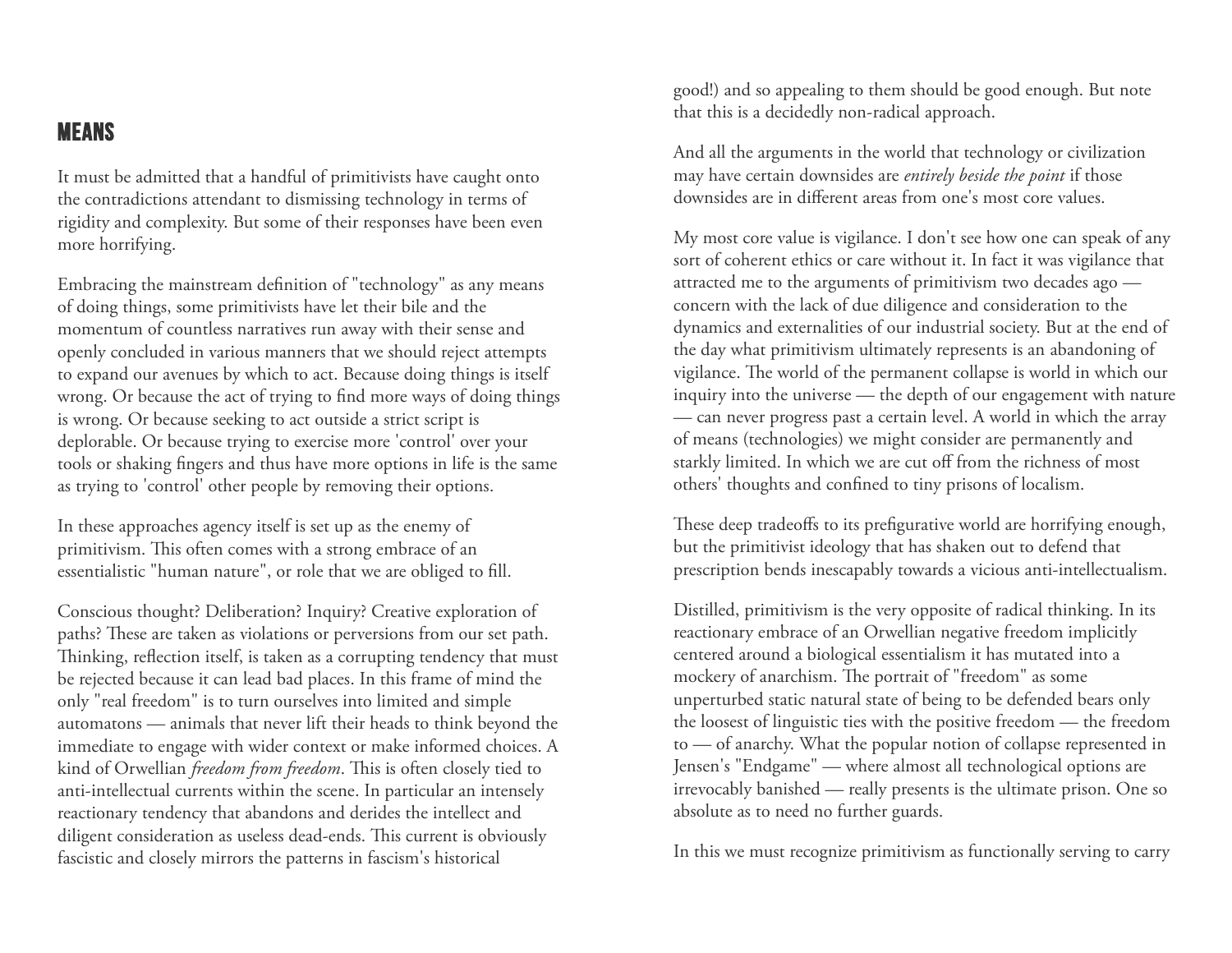as a cleansing virus — getting in a long-overdue mass extinction event so evolution can be sped up (there is after all no ecological imperative towards equilibrium). Or maybe the neotenic arc we've taken in retaining our childlike inquiry and creativity is an evolutionary catastrophe utterly at odds with the broader biosphere and we should all stop thinking, stop exercising our childlike inquiry, or even just kill each other off! Or maybe we're the whole point of the sudden singularity of this Phanerozoic eon, a way for life to jump off this planet in a kind of ecological succession on the grandest scale, spinning up asteroids, seeding comets, rebuilding Mars from desolation, and turning the stars green.

Or maybe the relevant category isn't what mere ecological niche we fill, but our existence as striving *minds*, dynamic neural networks modeling the world around them — as children struggling not to be vanquished by the sedentary, dying circuits of adults. Honestly I think this one rings the strongest. As inquiring, engaged, creative minds we don't just ignore limitations, we've actively resisted and overcome them for as long as we have existed. Indeed creativity and inquiry seem in so many ways to lie at the core of liberty, of thinking, of existing. And for most of history the creatives, the scientists and the like have been situated in positions of resistance to power. Occasionally power structures learned how to eat them or incorporate them, but inevitably these methods fail and you get major politicians on tv demanding the effective abolition of science or the internet.

My point with these examples is we need to be clear about what sort of perspective or motivation we're appealing to. And how that shakes out. It's not enough to make broad references to "happiness" or "the earth".

And yet — like Marxism — Primitivism largely ducks addressing our foundational ethics head-on; it avoids making any concrete arguments for why we should value the things it appeals to. The idea being that its target audience will probably have accumulated some loose positive associations with the things it invokes (green things feel development. But its precise language of surrender is tailored to anarchist language.

"We've tried using technology and look at the mess we're in nonetheless" logically becomes "we've tried thinking about things and look at the mess we're in nonetheless." Thinking is seen as hopeless and totally ineffective, a masturbatory waste of time that can only lead one down false paths. A rejection of technology is inevitable from this perspective. Not just smartphones but music, language, tactics, strategy, etc. The corruption of large parts of the primitivist scene to anti-civ nihilism has been the inevitable result.

Of course there are still many who don't fetishize the undeath of immediatism and don't entirely or openly embrace the obligation to follow some biological script. But they often still inherit and invoke teleological notions in ways that add up to the same thing personifying unthinking natural systems as having fundamental orientations or goals in themselves that must be respected. To alter a river's course is violence against the sacred, and thus beavers are denying the "freedom" of the river. Since sacredness acts as a cognitive stop there's no point in teasing apart the contradictions or arbitrary distinctions this sort of thinking engenders. A lot of hunter gatherer societies are animists, after all, and so it's a short step for your local oogle to suddenly start talking in terms of the spirits of things and how anything he doesn't like is "disrespectful" to fictitious entities in his head. How does one determine just what those spirits want? Well outside of rituals to promote an arbitrary consensus perspective through social pressures, there's no answer. To appeal to science in anything less than shallow and opportunistic ways is to invoke yet another castigated demon.

I have little patience or hope for those ensnared in this worldview. They cannot be reached. And I illuminate this tendency merely as a precautionary reductio ad absurdum for those not yet pushed near its event horizon by a need to justify bad associations with "technology". There is sadly no reaching those who deny and reject thought itself.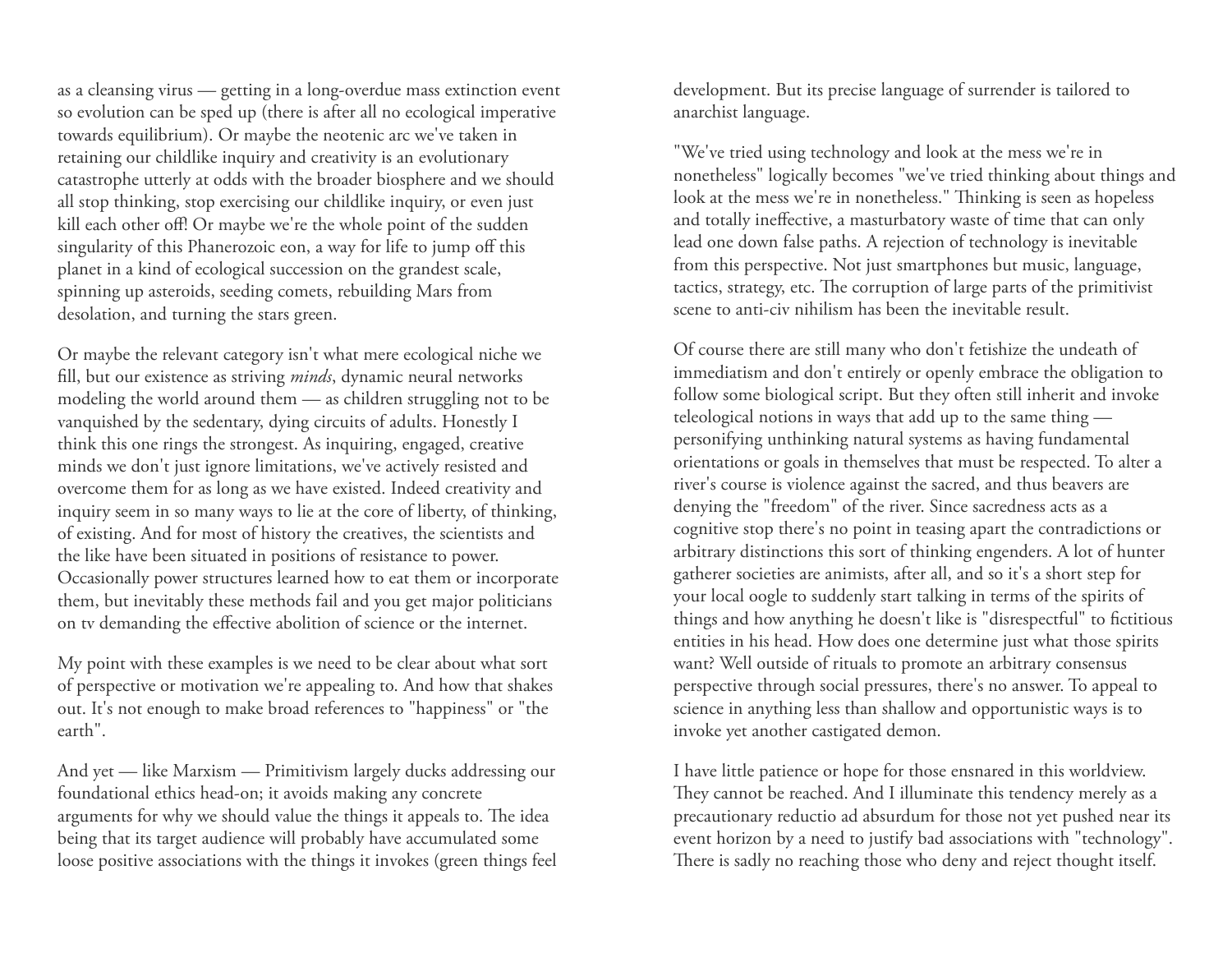picked their examples are, how inherently specious anthropological accounts of 'happiness' are, how they cavalierly dismiss horrors like hunger, and to what degree primitive life's success along these metrics can be superseded through other means — but I think this is the wrong approach. I don't really care whether living as a primitive will give me a bigger cock. Why should we care about these superficialities? If mere happiness was the totality of our aspirations we could simply hook ourselves up in vats of heroin.

What do we value or desire at the root of our ethics/motivation? What do we desire to *desire*, or desire to *desire to desire*?

Even if happiness is something that we desire or should desire, is it *all* we want or should want? And if not happiness is there something else inherent to the being of anyone capable of examining and restructuring their desires — some kind of natural prescription that we might follow or revolt against to our doom? This is a harder question because it requires an identification, a settling on some particularly relevant definition of what we should identify with or what we should value.

Our brains have changed over the last two million years — even the last ten thousand — childlike traits like inquisitiveness emphasized and extended. A long arc towards fighting off the relative deadness and complacency of adulthood. Humans are at present a weird inseparable jumble of Pleistocene creature and radically new stuff; we are a number of contradictions physiologically with no underlying objective directive baked in.

Those who can conceive of nothing beyond a very superficial naturalistic fallacy might say that humans are defined by serving some niche role as gears in an broader machine/ecosystem. But how do we go about determining what that role is from the vast variety of possible reads on it?

The 'purpose' of humanity might equally well be taken to be to serve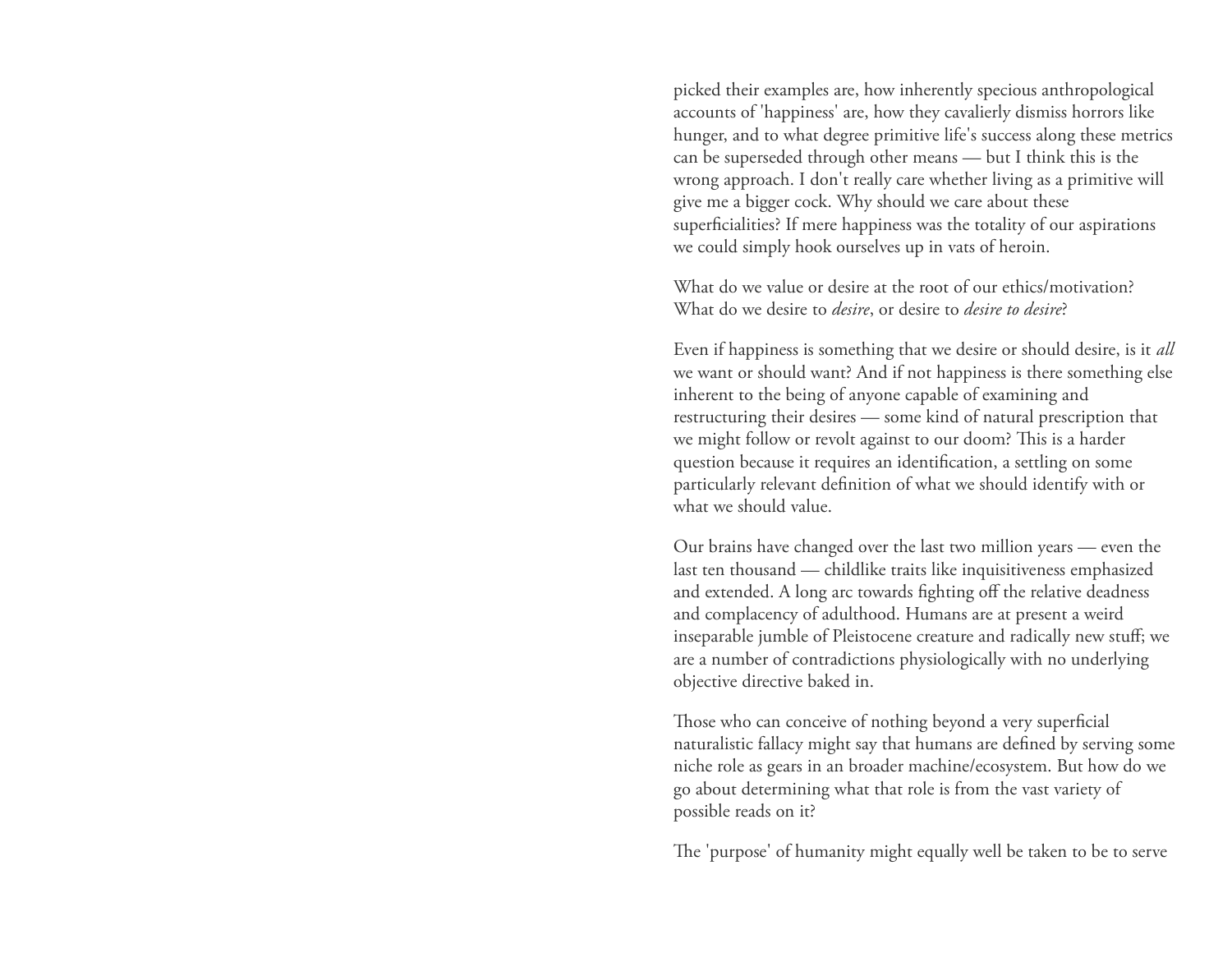*thinking or pondering, but precisely this: interceding in the normal causal sequence of stimulation and reaction. Thinking is the problem! Doing due diligence rather than reacting immediately! Death to thinking! Death to the meta-abstraction inherent in consideration and judgment! What we want is lives lived in the absolute present! Fuck making plans! No considering anything in depth or at length! Ultimately the most important things you should value is "directness" and "immediacy"! Anything else is just disconnected fluff!* By painting the barriers and inefficiencies we happen to grapple with in our particular context with a broad stroke ("mediation") the primitivist eventually undergoes a kind of ideological collapse until their ultradense framework allows no escape, no further cognitive motion or critique. Obviously, as psychological advice within a limited context, a greater degree of grounding or awareness of the present can be useful, but when people try to build full-fledged philosophies out of "living in the moment" the only result is death worship. A rock "lives in the moment" — the moment I prod it it moves. It is the mental recursion, the internal modeling, the exploration of possibilities before acting, the knowledge of broader context, that gives us agency.

There are quite significant normative statements being glossed over in different primitivist analyses. Sweeping claims and associations quickly grow into a dense thicket, both giving cover for and boxing people into absurd positions, all while the underlying roots are left unexamined.

What do we or *should* we most value or desire at core?

Primitivists are prone to trotting a litany of claims about the lives of hunter gatherers. *They were happier. They were super healthy Adonises. They had sex all the time. They even saw the moons of Saturn with their bare eyes.* It's like a commercial for a new toothpaste. If they could find a way to claim primitivism will make people's penises bigger I'm sure they'd try.

These claims can of course be disputed — in terms of how cherry-

## Civilization

"Okay," say some of the anti-civ folks, "fine fine fine, we admit that technology is a thorny subject and maaaybe there's a place for you nerds with your windmills and wifi routers in the ruins. But surely we can all agree that the entire edifice of our existing world is the product of a single horrific leviathan, a genocidal chain-reaction set off in prehistory with the mistake of agriculture and that is as unsustainable as it is totalitarian."

There is a *degree* of truth to this tale.

The moment the last Ice Age ended the archaeological record we have sees a veritable explosion of population, agriculture and cities. As a consequence new, larger scale power structures became possible, characterized by more persistent relations. And through various means of conquest such organisms eventually grew to dominance and replicated around the world. But the story isn't as clean-cut as the conventional Primitivist narrative. In particular, the claim that large numbers of people associating in one place (cities) inescapably equates oppression is tenuous at best.

We know a lot more now than Zerzan and Perlman did back in the 70s, and there wasn't some 1:1 instantaneous relation between the advents of agriculture, cities and large scale social hierarchies in the archaeological record. There was agriculture in various senses without cities, cities without agriculture, cities and agriculture without hierarchy. At best there's so far been a tendency towards certain associations, but the precise causality is blurry to say the least. Without access to the actual historical mechanisms it's hard to claim there are no alternatives. Additionally there are relatively few truly distinct strands of empire in the historical record, so we don't have fully separable case studies. And the scant handful of millennia since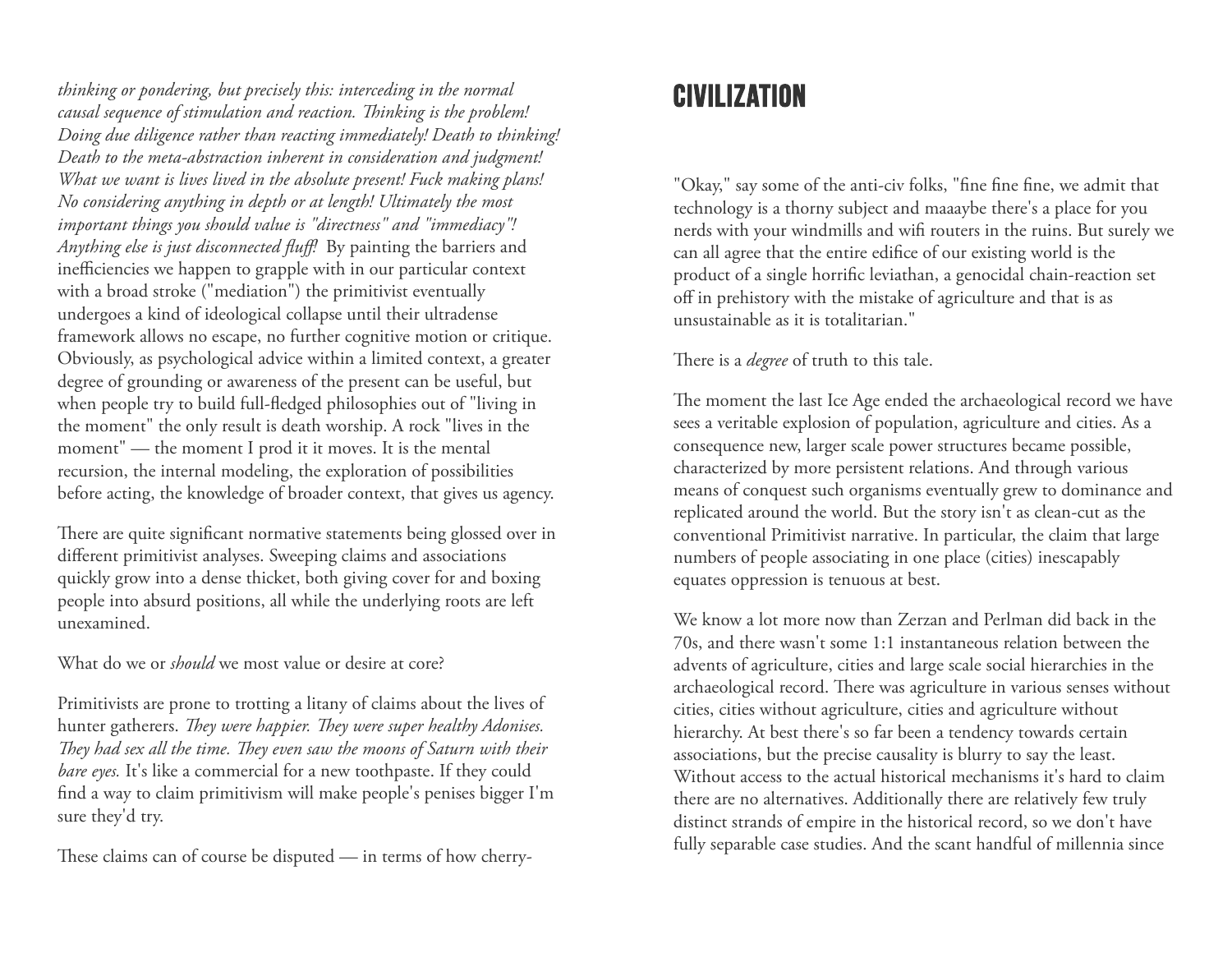the ice age hasn't presented more than a few iterations of these macroscopic organisms and their lifecycles — not enough time to draw any clear or solid rules about the phase space of possible configurations.

It's true that with the surpluses and stores of agriculture you can sustain larger ruling classes and marauding hordes. The emergence of macroscopic power structures focused on permanent enslavement over larger and larger regions rather than occasional raiding — of *persistent* abuse rather than intermittent — was connected with the emergence of persistent social contact and agriculture. But there were thousands and thousands of years in which the ties binding city, agriculture, and hierarchy hadn't been normalized. From findings in the Levant we know that plants were being systemically cultivated as far back as twenty thousand years ago. Much more history has been lost in the Amazon and Sub-Saharan Africa thanks to their modern climates; who is even to say what existed during the supposed huntergatherer period of the ice age. But the moment the ice caps started to retreat incredibly large populations came together in Britain to explore astronomy, contorting themselves to achieve the cultural complexities of large scale society even without agriculture. Great plains Native Americans would voluntarily come together in vast numbers, straining for the benefits of greater connectivity despite the limits of the land. Similarly the early pastoralist city of Catolhyuk had a population orders of magnitude above Dunbar's Number and was notably egalitarian. Starkly egalitarian city societies without evidence of authority can be found throughout the archaeological record. From Cayonu's social revolution 9000 years ago that lasted two thousand years to the highly advanced Harrapans contemporaneous with the empires on the Nile, Tigris and Eurphrates.

Until recently the historical record has been almost exclusively written by the most bloodthirsty conquerors and their perspectives are a terrible foundation for analysis. But even what record they left is clearly riddled with indications of exterminated resistant societies and

### Our Core Desires

The most frustrating thing about debate in terms like "civilization" and "technology" is that it confines our discourse to a very high level of macroscopic abstraction. And this naturally obscures deeper or more fundamental arguments over values and goals. I dislike this mode of theorizing immensely because it avoids a more direct or honest grappling between different perspectives on ethics and motivations, often to disingenuous effect.

For example when primitivists spew invective about "specialization" what they're effectively targeting is *diversity*. All of us specialize, that's the nature of individuality and subjectivity. Our experiences, our interests and knowledge bases inherently diverge insofar as we have any agency, any creativity, any inquiry, any latitude to roam. And it is through interacting that we benefit from others' differences and uniquenesses. There will always be some things we can only accomplish in collaboration. So when primitivists sweepingly claim that it's specialization that makes modern technology bad, they're implicitly asserting that a certain type of "individuality" — selfsufficient autonomy — is better than another type of "individuality" — intellectual agency. That negative freedom is good and positive freedom bad. But all of these fundamental dynamics are hidden underneath heavily framed and leveraged examples. The full ramifications of such a sweeping allegiance to anti-specialization are hidden from first glance. That's the nature of this kind of discourse.

*The Problem with technology is that it "mediates" our interaction with reality*, someone declares. But the air, photons, our skin, our cortical neurons, etc don't? — It's too late, this new rationalization for opposing technology has been grasped. And now that person finds themselves locked into the logical ramification of their position. *What is mediation but chains of filters or processes? What is abstract*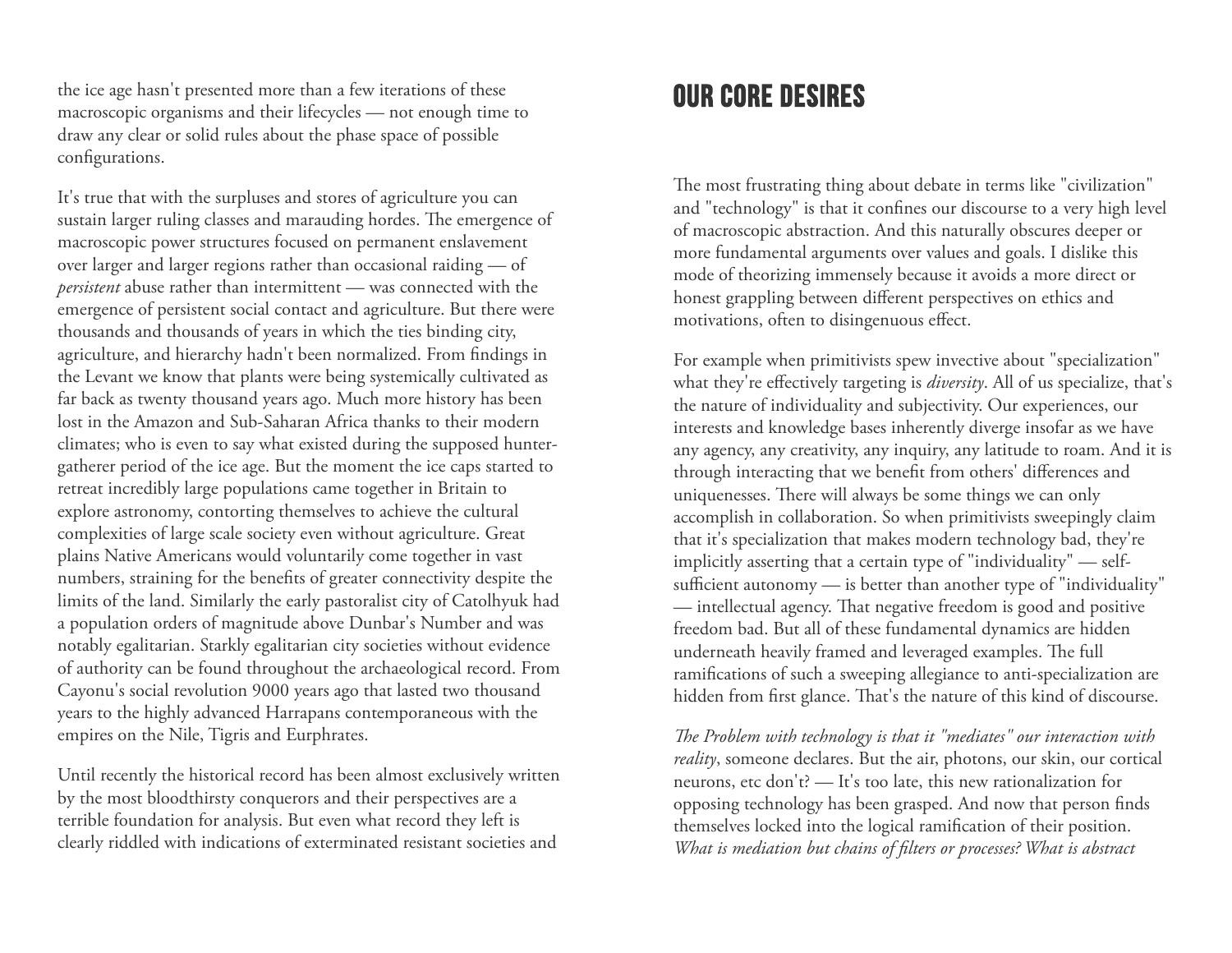grow/collect all their food/energy on site in vertical farms? Similarly an anarchy of highly networked but ecologically isolated hollowed out asteroids presses the superficial bundling of impressions that is "civilization".

We can all agree that environmental devastation is generally negative. And yet it is precisely our push towards wider social connectivity our globalized perspective — that has finally given us much deeper appreciations for the context of our actions. Hunter gatherers were blind to the externalities of their actions that didn't result in relatively immediate environmental pressures. The mass networking, expanded knowledge and social options launched by cities offers a much better way.

Yes, this great messy experiment — this orgy of unleashed human thought and options in our relations — has raised the stakes and brought clarity to many perpetual struggles. But dense connectivity, having a multitude of options for collaboration and communication beyond a relatively static tribe, is not the same thing as the rigidity of empire.

We have always lied, withheld information, manipulated, positioned, threatened, and used physical force to constrain and direct each other's options. Power relations followed us to the cities, but the history of our war with them is not a clean arc. We do not live in the belly of an all-encompassing beast. Rather our lives are found moment by moment on the edges of crossed swords. We are swirling in an intensely complicated and vast battlefield. The great connectivity of cosmopolitan urbanity is one of anarchy's greatest victories. It has drawn our enemies like locusts. But to retreat, fall apart and scatter to the wind — to be run down and cornered alone once again by more attentive power relations in small tribes with fewer avenues of escape — is to abandon all hope or pretense of resistance.

maroons/pirate utopias.

The impulse to nevertheless write these missing chapters of our history out because they didn't "win" fundamentally mistakes what power and anarchy are. Just because one complex of power relations managed to plant its flags around the world doesn't mean the anarchistic currents it tried to digest in the process were in any sense vanquished. The presence of a flag or the locals now wearing western clothing doesn't in any sense equate the victory of empire.

We live in a more highly connected global society to be sure but there are deep contestations over the degree and nature of its structure. These contestations, these tensions, have grown incredibly complex as everyone on the planet has joined in pitched battle. There are a great many swirling strategic advances and defeats happening all around us.

The fact that we have increased our interconnectivity and cultural complexity — whether through strands carrying the coercive imprint of neoliberalism or on our own terms in the other direction in ways that resist power dynamics as with Somali communities hacking together cellphone networks or Congolese villagers and nomads DIYing radio networks to collaborate to suppress marauders and rapists — does not equate surrender to an imperial logic.

The forces of power are quite showy today, but they are not always necessarily stronger or more repressive in effect. The radical milieu has a bad tendency to appeal to sweeping cynicism and desperation out of fear that anything less cartoonish than "everything is terrible and getting worse" won't be persuasive at rallying ourselves and others. The abolition of chattel slavery and the transatlantic slave trade? *A meaningless spectacle! Everyone knows wage labor in sweatshops etc around the world is so much worse! And the prison population is larger in real terms, even if radically smaller in percentage!* We end up aggressively, rabidly blind to improvements. As others have noted, this fetishization often leaves us befuddled and incapable of response when we start winning.